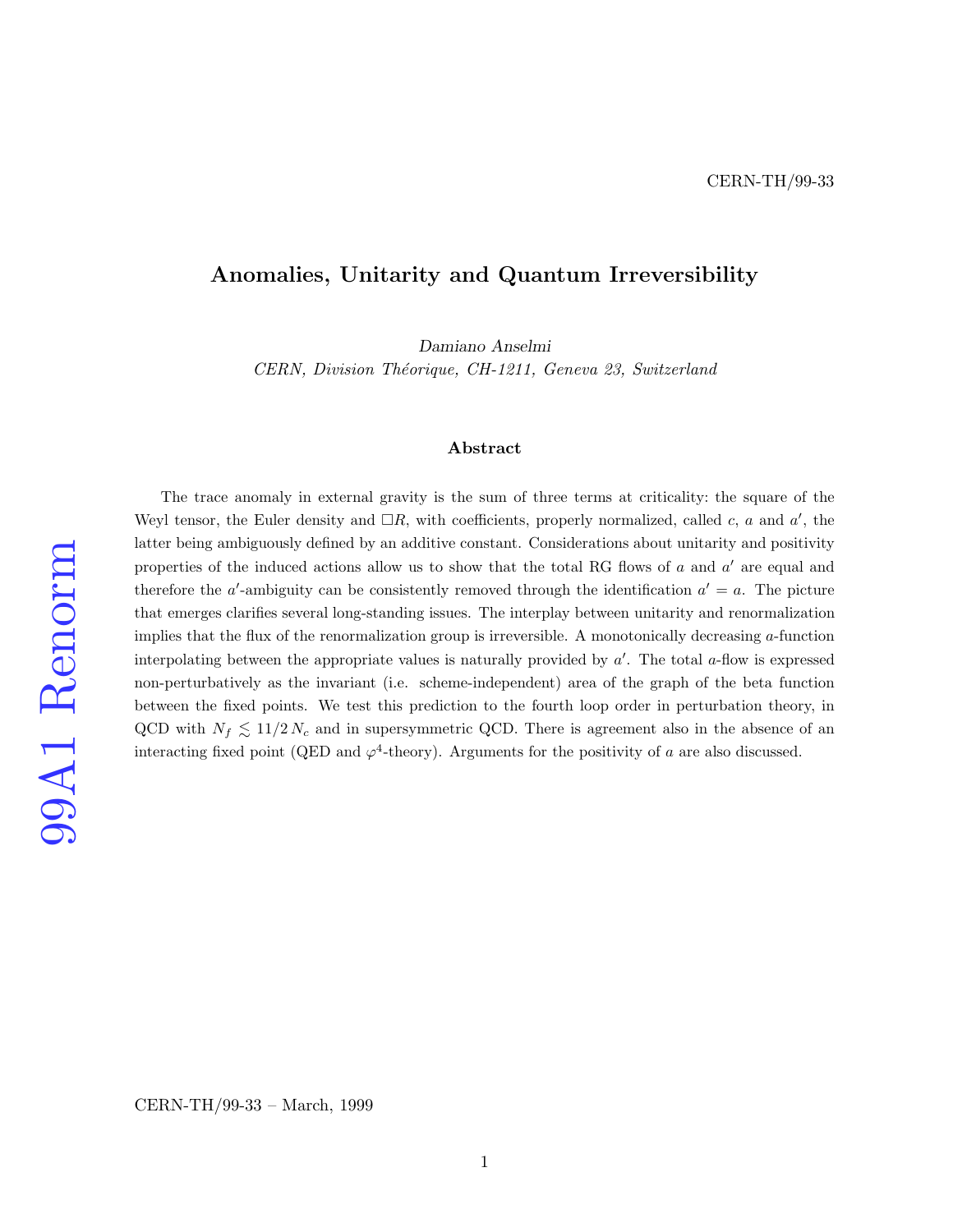# 1 Introduction

Anomalies are often calculable to high orders in perturbation theory with a relatively moderate effort. Sometimes they are calculable exactly to all orders.

Much of the present knowledge about the low-energy limit of asymptotically free quantum field theories comes from anomalies, via the Adler–Bardeen theorem [\[1\]](#page-26-0). Conserved axial currents have one-loop exact anomalies and the 't Hooft anomaly matching conditions [\[2\]](#page-26-1) put constraints on the low-energy limit of the theory.

A second class of anomalies, related to the stress tensor, called central charges, do not satisfy the Adler–Bardeen theorem. Nevertheless, they obey various positivity constraints, which also put restrictions on the low-energy limit of the theory.

Other remarkable positivity constraints are those obeyed by the spectrum of anomalous dimensions of the quantum conformal algebra, i.e. the algebra generated by the operator product expansion of the stress tensor. Applications of the Nachtmann theorem [\[3\]](#page-26-2) reveal nontrivial properties of strongly coupled conformal field theories [\[4,](#page-26-3) [5\]](#page-26-4), especially in the presence of supersymmetry, where the algebraic structure simplifies considerably.

Furthermore, in supersymmetric theories, the two classes of anomalies mentioned above, axial and trace, are related to each other, and the Adler–Bardeen theorem can be used to compute the exact IR values of the central charges in the conformal window [\[6\]](#page-26-5). The consequent large class of restrictions on the low-energy limit of the theory can be studied explicitly [\[7\]](#page-27-0).

There are positivity properties of the central charges that have not been rigorously proved, yet. The purpose of this paper is to clarify certain long-standing issues in this context.

The trace anomaly of the energy-momentum tensor is deeply related to the renormalization group flow. There is empirical evidence  $[6, 7]$  $[6, 7]$  that a central charge, called a, is positive and takes greater values in the UV than in the IR:  $a_{UV} \ge a_{IR} \ge 0$ . The quantity a is interpreted as the number of massless degrees of freedom of the theory. This means that the flux of the renormalization group is irreversible.

We call this notion quantum irreversibility, to distinguish it from time irreversibility, proper of thermodynamics and statistical mechanics.

A first suggestion in favour of this idea comes from two-dimensional quantum field theory, where Zamolodchikov  $[8]$  proved that the central extension c of the stress tensor operator product algebra is positive and monotonically decreasing along the renormalization group flow.

A four-dimensional generalization of this property is, however, more difficult to prove. In four dimensions, for example, the set of candidate central charges is richer, and among them there is also the central extension c of the operator product algebra. Various proposals for the good candidate have appeared in the literature, as well as attempts to prove the irreversibility property. We do not review the history of this research here, but one proposal, due to Cardy [\[9\]](#page-27-2), deserves special mention, since the results of [\[6\]](#page-26-5) were able to reject all the other candidates, in particular the central extension  $c$  of the OPE algebra. At the same time, the impressive amount of evidence in favour of the "a-theorem" [\[6,](#page-26-5) [7\]](#page-27-0) convinced many people that quantum irreversibility was true.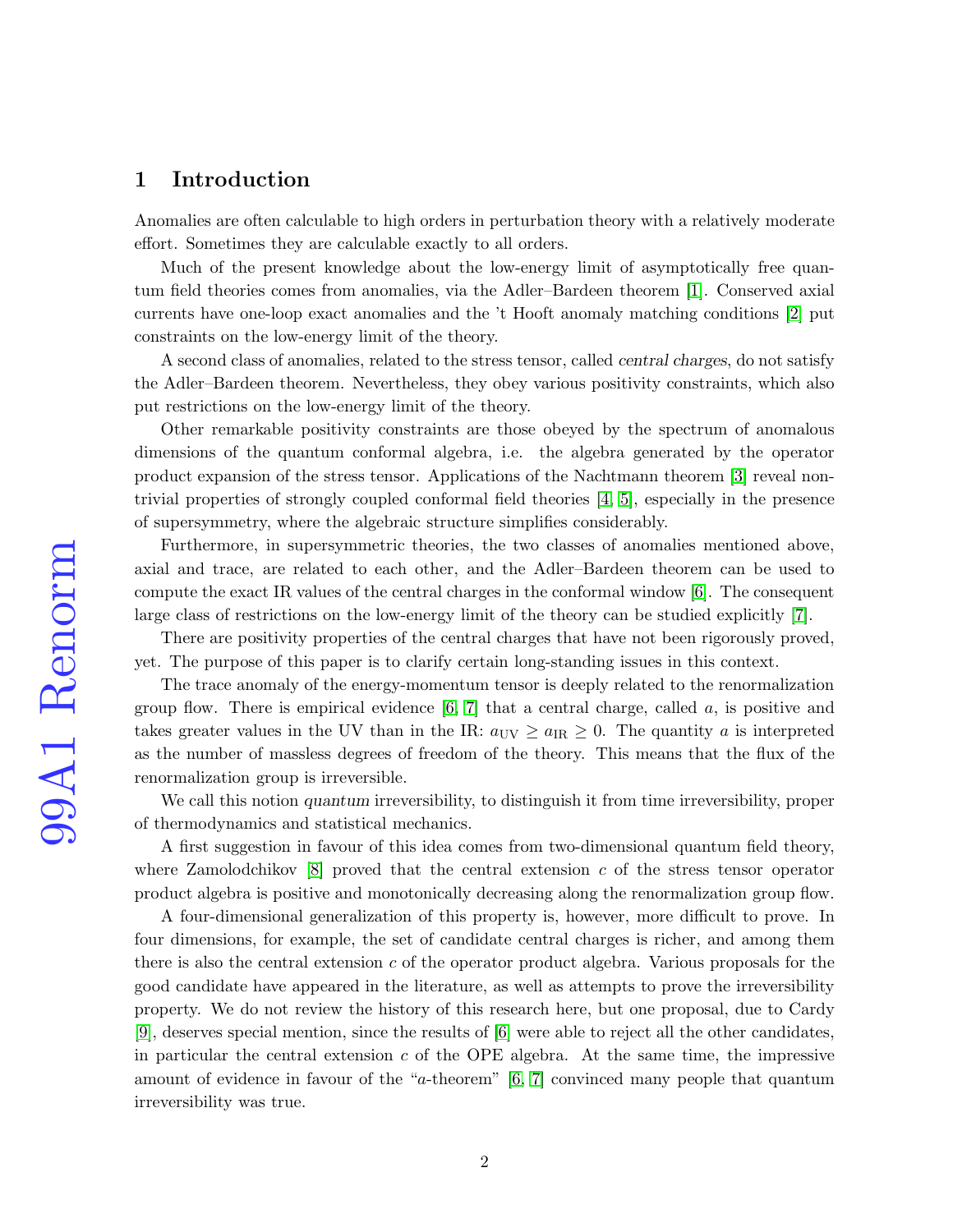In this paper we reconsider the matter under a different viewpoint. We present a general picture that clarifies various issues related with the trace anomaly and unifies some notions that have been so far considered unrelated. Quantum irreversibility is intrinsically contained in this picture, and the outcome is an explicit non-perturbative formula for the total flow of a that can be tested successfully to the fourth loop order in perturbation theory. This formula gives an intuitive (and geometrical) picture of quantum irreversibility, measured by the area of the graph of the beta function.

In the rest of the introduction we give the basic guidelines of our arguments, anticipate some applications, and explain how the paper is structured. The presentation is meant to be self-consistent and we take this opportunity to discuss the same issue under different viewpoints.

In four dimensions the trace anomaly operator equation in an external gravitational field can be written in the form

<span id="page-2-0"></span>
$$
\Theta = -\frac{1}{120} \frac{1}{(4\pi)^2} \left[ \tilde{c}(\alpha) \ W^2 - \frac{1}{3} \tilde{a}(\alpha) \ G + \frac{2}{9} \tilde{a}'(\alpha) \ \Box R + \beta(\alpha) h(\alpha) \ R^2 \right] + \frac{1}{4} \ \beta(\alpha) F^2, \tag{1.1}
$$

where  $\alpha$  denotes the renormalized coupling constant, at a certain reference scale  $\mu$ , and we have defined the  $\beta$ -function as

$$
\beta(\alpha) = \frac{1}{\alpha} \mu \frac{d\alpha}{d\mu} = \frac{d \ln \alpha}{d \ln \mu};
$$
\n(1.2)

W is the Weyl tensor of the external gravitational field,  $W^2 = R_{\mu\nu\rho\sigma} R^{\mu\nu\rho\sigma} - 2R_{\mu\nu}R^{\mu\nu} + \frac{1}{3}R^2$ , and  $G = R_{\mu\nu\rho\sigma} R^{\mu\nu\rho\sigma} - 4R_{\mu\nu}R^{\mu\nu} + R^2$  is the Gauss-Bonnet integrand. The stress tensor is  $T^{\mu\nu}$  =  $-\frac{2}{\sqrt{-\frac{2}{\sqrt{-\frac{2}{\sqrt{-\frac{2}{\sqrt{-\frac{2}{\sqrt{-\frac{2}{\sqrt{-\frac{2}{\sqrt{-\frac{2}{\sqrt{-\frac{2}{\sqrt{-\frac{2}{\sqrt{-\frac{2}{\sqrt{-\frac{2}{\sqrt{-\frac{2}{\sqrt{-\frac{2}{\sqrt{-\frac{2}{\sqrt{-\frac{2}{\sqrt{-\frac{2}{\sqrt{-\frac{2}{\sqrt{-\frac{2}{\sqrt{-\frac{2}{\sqrt{-\frac{2}{\sqrt{-\frac{2}{\sqrt{-\frac{2}{\sqrt{-\frac{2}{\sqrt{-\frac{2}{\sqrt{-\frac{2}{\sqrt{ -g$  $\delta S$  $\frac{\partial S}{\partial g_{\mu\nu}}$ , S denoting the action in the gravitational background. The curvature conventions are those of refs. [\[10,](#page-27-3) [11\]](#page-27-4). We work partly in the Lorentzian framework and partly in the Euclidean framework.

The last term of [\(1.1\)](#page-2-0) is written, for concreteness, in the case of Yang–Mills theory. In general it should read  $\sum_i \beta_i \mathcal{O}_i$ , where the sum runs over the set of coupling constants of the theory. In the presence of scalar fields  $\varphi$  there is an additional complication, which has to be treated apart, due to the renormalization mixing between the stress-energy tensor and the operator  $(\partial_{\mu}\partial_{\nu} - \eta_{\mu\nu})\varphi^2$ ,  $\eta_{\mu\nu} = \text{diag}(1, -1, -1, -1)$ . Arguments and conclusions are valid for the most general renormalizable quantum field theory.

The term  $R<sup>2</sup>$  does not contribute at criticality, since it is neither a total derivative nor a conformal-invariant. For this reason one can factorize a  $\beta(\alpha)$  in its coefficient, which multiplies a certain function  $h(\alpha)$ .

The tilde over the functions  $\tilde{c}(\alpha)$ ,  $\tilde{a}(\alpha)$  and  $\tilde{a}'(\alpha)$  is used to remark that these functions, as they appear in the anomaly operator equation, have not a direct physical meaning at a generic energy scale (see the discussion in section 1 of ref. [\[12\]](#page-27-5) for all details). In particular, they are scheme-dependent. Physical quantities have to be defined via matrix elements of operators rather than the operator equations. An operator equation contains artefacts that disappear in matrix elements. In practice, when inserting eq. [\(1.1\)](#page-2-0) inside correlators, the contributions coming from the matrix elements of the dynamical operator  $\frac{\beta}{4}F^2$  will restore full scheme independence. Only at criticality, where  $\beta = 0$ , is there no such ambiguity, where  $\tilde{c}_*$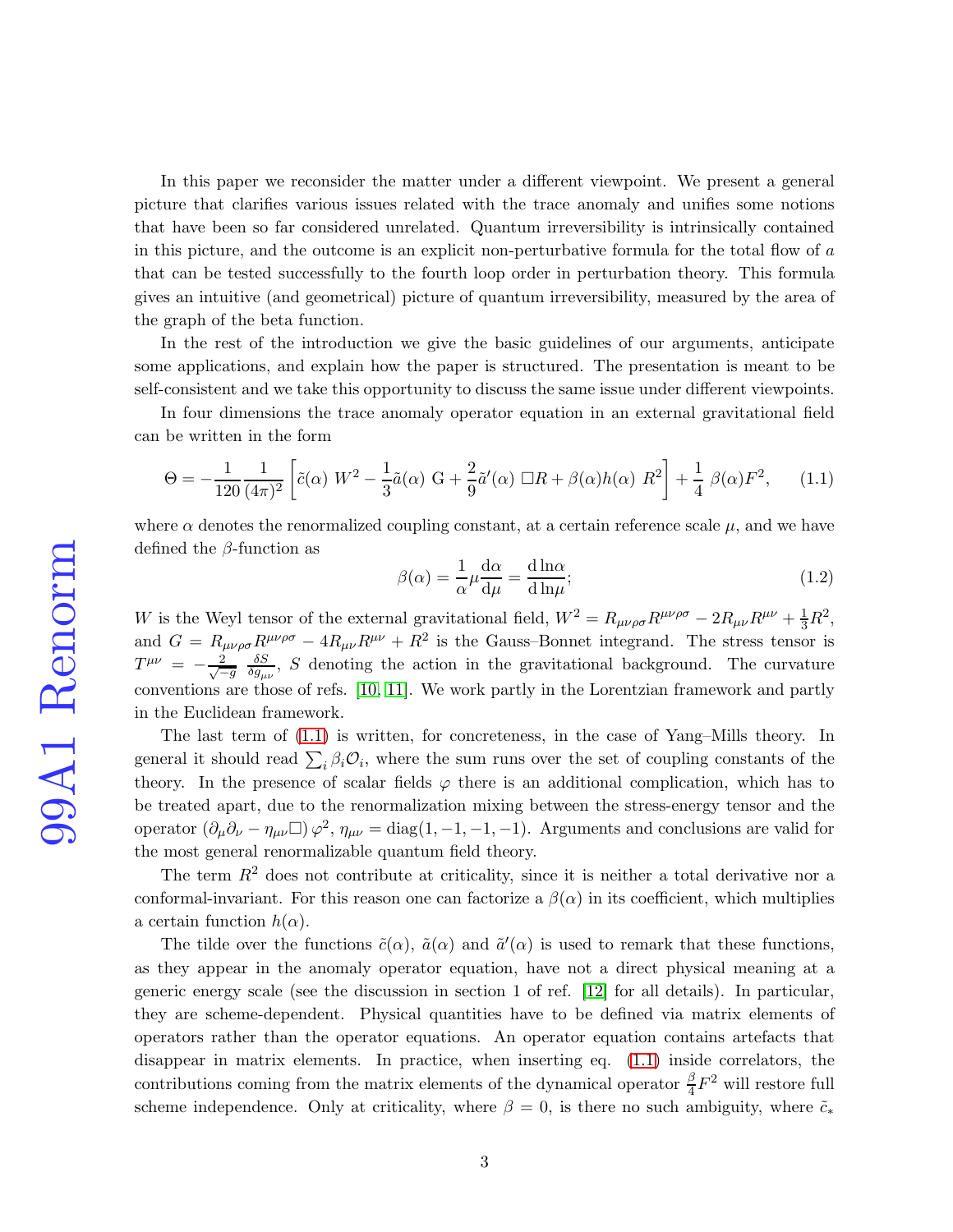and  $\tilde{a}_*$  have a direct physical meaning. Instead,  $a'_*$  retains a peculiar type of ambiguity that we are going to discuss in detail.

In order to properly interpolate between the UV and IR critical values, one has to define physical (i.e. scheme-independent) central functions,  $c(\alpha)$ ,  $a(\alpha)$  and  $a'(\alpha)$ , through matrix elements of operators. In ref. [\[12\]](#page-27-5) this was done for the function  $c(\alpha)$  and certain "secondary" central charges. In the first part of the paper we extend this analysis to the function  $a'(\alpha)$ and prove that it satisfies the irreversibility property. In the rest of the paper we explain how this interpolating function is also a good central function for  $a(\alpha)$ , so that a satisfies the irreversibility property as well (the "a-theorem", see [\[6\]](#page-26-5)).

Reflection positivity implies

 $c \geq 0$ ,

since  $c$  is the overall constant of the stress tensor two-point function, whose structure is uniquely fixed by conformality at the fixed points. At the OPE level  $[4, 5]$  $[4, 5]$  c represents the central extension of the quantum conformal algebra, which is the reason why we retain the symbol c for it. It has been shown, even at the non-perturbative level  $\lbrack 6 \rbrack$  in the conformal window, that the central extension is not, in general, the quantity that monotonically decreases along the RG flow: this is true only in two dimensions. Following [\[6\]](#page-26-5) we use a different symbol for the decreasing quantity, a, and speak of "a-theorem". At the level of OPE algebra, the interpretation of the quantity  $\alpha$  is different from that in two dimensions [\[5\]](#page-26-4): the combination  $1 - a/c$  is indeed a structure constant of the OPE algebra.

There are cases, also in four dimensions, where the central extension does decrease from the UV to the IR, for example when the theory interpolates between conformal fixed points with  $c = a$ . These conformal field theories have a simplified OPE algebra and other nice properties [\[4,](#page-26-3) [5\]](#page-26-4). c decreases in several other particular models, or in part of the conformal window. Examples of this kind are treated in [\[6,](#page-26-5) [7\]](#page-27-0). Nevertheless, this behaviour is not general and so the central extension is not a good counter of the massless degrees of freedom of the system.

The quantity a has been shown to have the desirable properties, namely

$$
a_{\rm UV} \ge a_{\rm IR} \ge 0,\tag{1.3}
$$

in various concrete models, the most impressive results being the exact formulas of [\[6\]](#page-26-5) for the conformal windows in supersymmetric theories, applied in [\[7\]](#page-27-0) to a large variety of cases. Off the conformal window, non-perturbative tests based on general physical grounds in QCD [\[9\]](#page-27-2) and on various duality conjectures in supersymmetric theories [\[13\]](#page-27-6) are successful, but less constraining, since c passes them also. At the rigorous level, both proofs that  $a$  is positive and decreasing along the RG flow have been missing. Positivity of  $a$  passes the tests of  $[6, 7]$  $[6, 7]$  within the known conformal windows. The breakdown of this condition typically signals that the IR fixed point does not exist (as in pure N=1 supersymmetric QCD).

Finally, the quantity  $a'$  has remained, up to now, somewhat mysterious, especially at criticality; yet it is simple to prove that it is monotonically decreasing from the UV to the IR. There exists a central function  $a'(t) = a'[\alpha(t)]$  that satisfies the irreversibility property at any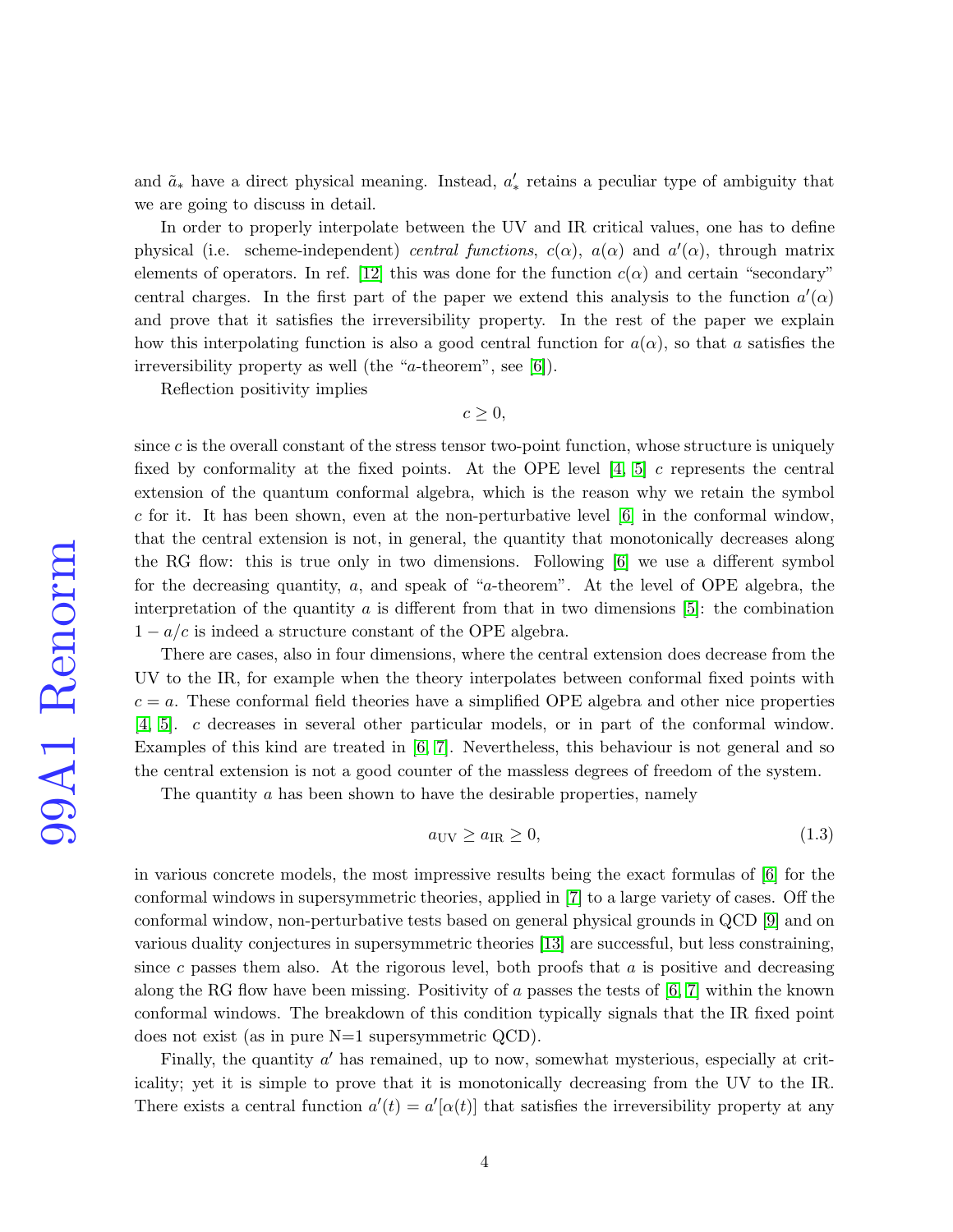intermediate energy scale,

$$
\mathrm{d}a'(t)/\mathrm{d}t\leq 0;
$$

nevertheless, as it stands,  $a'$  is not a good counter of degrees of freedom, since it is meaningless at criticality. One of the purposes of our analysis is to clarify the meaning of  $a'$  and its relationship with the other two quantities, in particular the quantity  $a$ .

We see that each of the three quantities has part of the properties that we would like for a single quantity:  $c$  is positive, but not monotonically decreasing;  $a'$  is monotonically decreasing, but ill-defined at criticality; a has the good properties, but so far only at the empirical level, in the sense that they have not been proved rigorously. It is only by uncovering the deep meaning of each quantity and the interplay among them that a clarifying picture can emerge. We can say that the matter is much simpler in two dimensions, because, in some sense, " $c = a = a$ ". The proof of irreversibility [\[8\]](#page-27-1) and positivity are straightforward in two dimensions.

In some works [\[14\]](#page-27-7) one finds arguments in favour of the identification  $a' = 3c$ . This is however an artefact of the regularization scheme (a dimensional continuation preserving conformal invariance in d-dimensions) and is actually inconsistent. Indeed, if this equality were consistent, it would hold both in the UV limit and the IR limit. However,  $a'$  is monotonically decreasing, while c has an indefinite behaviour, as proved in  $[6]$ . There are many known examples where  $a'_{\text{UV}} = 3 c_{\text{UV}}$  does not imply  $a'_{\text{IR}} = 3 c_{\text{IR}}$ .

Therefore, if the ambiguous quantity  $a'$  has to be identified with one of the two unambiguous central charges, or a linear combination of them, it can only be identified with a. The relative factor can be chosen in such a way that the relation  $a' = a$  has other noticeable properties. In particular the induced action for the conformal factor (the Riegert action [\[15\]](#page-27-8)) simplifies enormously (it becomes free as in two dimensions).

Considerations about positivity of induced effective actions (absence of negatively normed states) allow us to show that the identification  $a' = a$  is consistent, i.e. that if assumed in the UV limit of the theory it holds also in the IR limit, precisely

<span id="page-4-0"></span>
$$
a_{\rm UV} - a_{\rm IR} = a'_{\rm UV} - a'_{\rm IR}.\tag{1.4}
$$

The ambiguity of the quantity  $a'$  can be resolved by fixing  $a'_{UV} = a_{UV}$ . Then [\(1.4\)](#page-4-0) implies  $a'_{\rm IR} = a_{\rm IR}$ . Therefore, according to the above observations, one can define a monotonically decreasing physical function  $a'[\alpha(t)]$  at all intermediate energies, whose values coincide with the values of a at the critical points. In this interpretation irreversibility is the result of the interplay between unitarity and renormalization.

The same considerations show that  $a$  is positive throughtout the RG flow, once it is positive at some reference energy and since  $a > 0$  in the free field limit, we have  $a \geq 0$  also in the interacting fixed point.

From the identification  $a' = a$ , a simple non-perturbative formula expressing the total RG flow of a as the invariant area of the graph of the beta function follows (here "invariant" area means scheme-independent). This formula can be checked in perturbation theory, to the fourth loop order included, in all renormalizable models.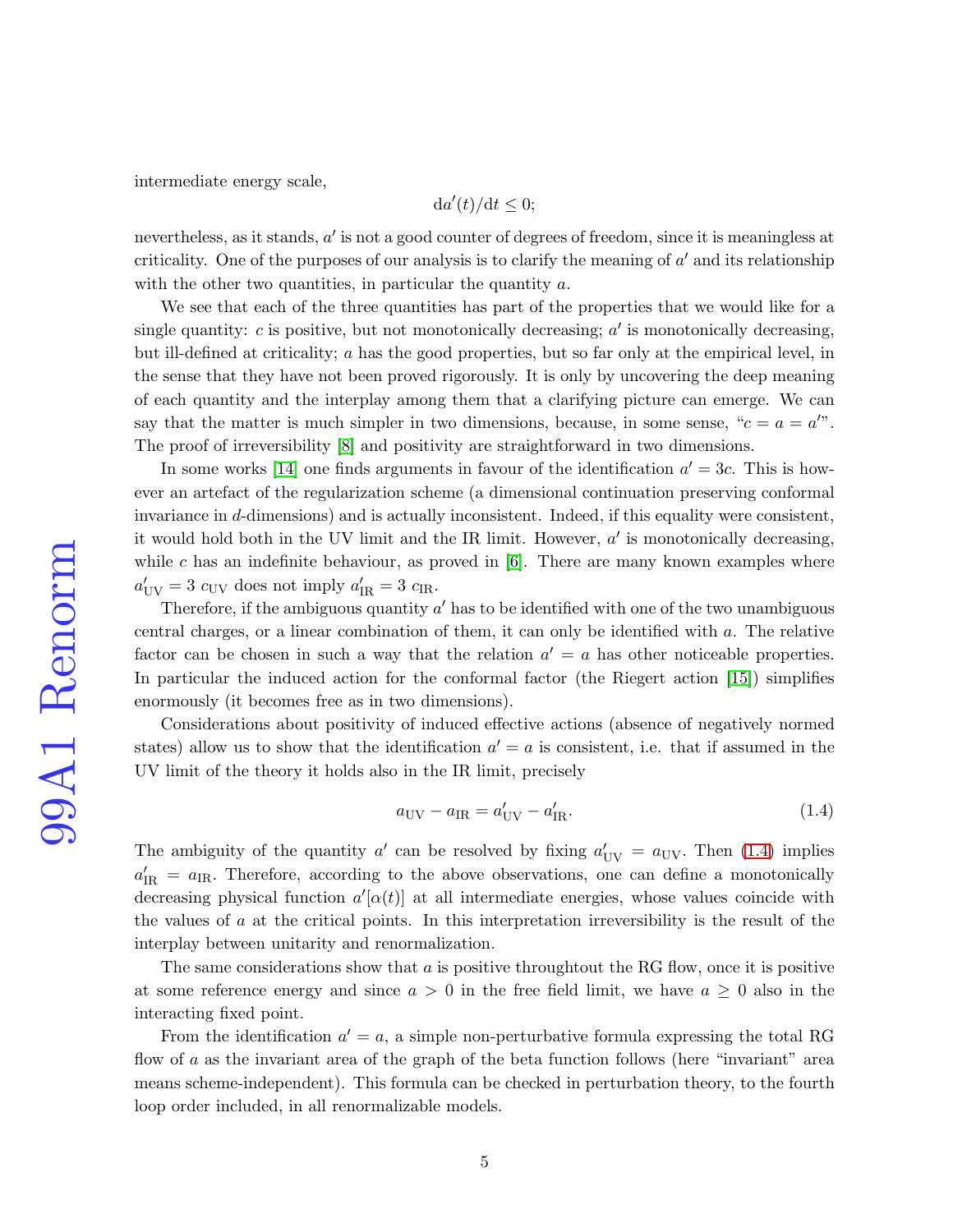Using our results, a notion of "proper" coupling constant  $\bar{\alpha}$  can be defined, which is the coupling constant for which the "Zamolodchikov" metric is constant throughtout the renormalization group flow. The total flows of  $a$  and  $a'$  equal the area of the graph of the proper beta function (i.e. the beta function for  $\bar{\alpha}$ ) between the fixed points. This area is quantized in QCD. In general, one can say that a universal unit-area cell is assigned to each massless degree of freedom.

The paper is organized into two main parts. The first part (section 2) is devoted to the interpolating function for  $a'$ , the second part (section 3) to the removal of its ambiguity, through the relationship with a.

Other implications are presented in the final part of the paper and the conclusions. In particular, we discuss the induced action for the conformal factor (the Riegert action) and show that our identification  $a' = a$  reduces it to a free action at criticality. Moreover, we derive an expression for the vacuum energy  $E_0$ .

A comment on the claimed irreversibility is in order. The statement is about the intrinsic irreversible character of the flux of the renormalization group. By intrinsic we mean proper to the dynamical scale  $\mu$  introduced by renormalization. The desired effect has to be suitably "cleaned" from spurious effects of different nature, that can either enhance or spoil the property in a trivial way. For this reason we consider the most general renormalizable theory with no mass parameter. A mass would trivially enhance the theorem, by killing degrees of freedom in the IR, without modifying the UV. Instead, a non-renormalizable interaction would trivially spoil the theorem, by killing degrees of freedom in the UV, without modifying the IR. Even the non-perturbative effects of QCD, such as chiral symmetry breaking, enhance the theorem, so that the crucial region for testing the intrinsic irreversibility of the RG flow is precisely the conformal window.

# 2 The quantity  $a'$ : ambiguity, irreversibility, interpolating function

The quantity  $a'$  is known to be ambiguous by an arbitrary additive constant. A regularization technique can often hide this ambiguity and give an apparently unambiguous result for  $a'$ . For example, in [\[14\]](#page-27-7),  $a'$  is related to c. A general calculation can be found in [\[10\]](#page-27-3), with relevant comments in the concluding paragraph. This ambiguity, related to the addition of an arbitrary finite  $\int R^2$ -term in the induced effective action, does not spoil the a'-physical content completely. For example, the  $a'$ -RG flow is unambiguously defined;  $a'$  is like an additional coupling constant of the theory. Once it is normalized at a reference energy scale, it is fixed at any other energy scale. Positive definiteness of the induced effective action for the conformal factor imposes nevertheless a bound on  $a'$  (see section 3.2).

At criticality formula [\(1.1\)](#page-2-0) becomes

<span id="page-5-0"></span>
$$
\Theta = -\frac{1}{120} \frac{1}{(4\pi)^2} \left[ c_* W^2 - \frac{1}{3} a_* G + \frac{2}{9} a'_* \Box R \right].
$$
 (2.5)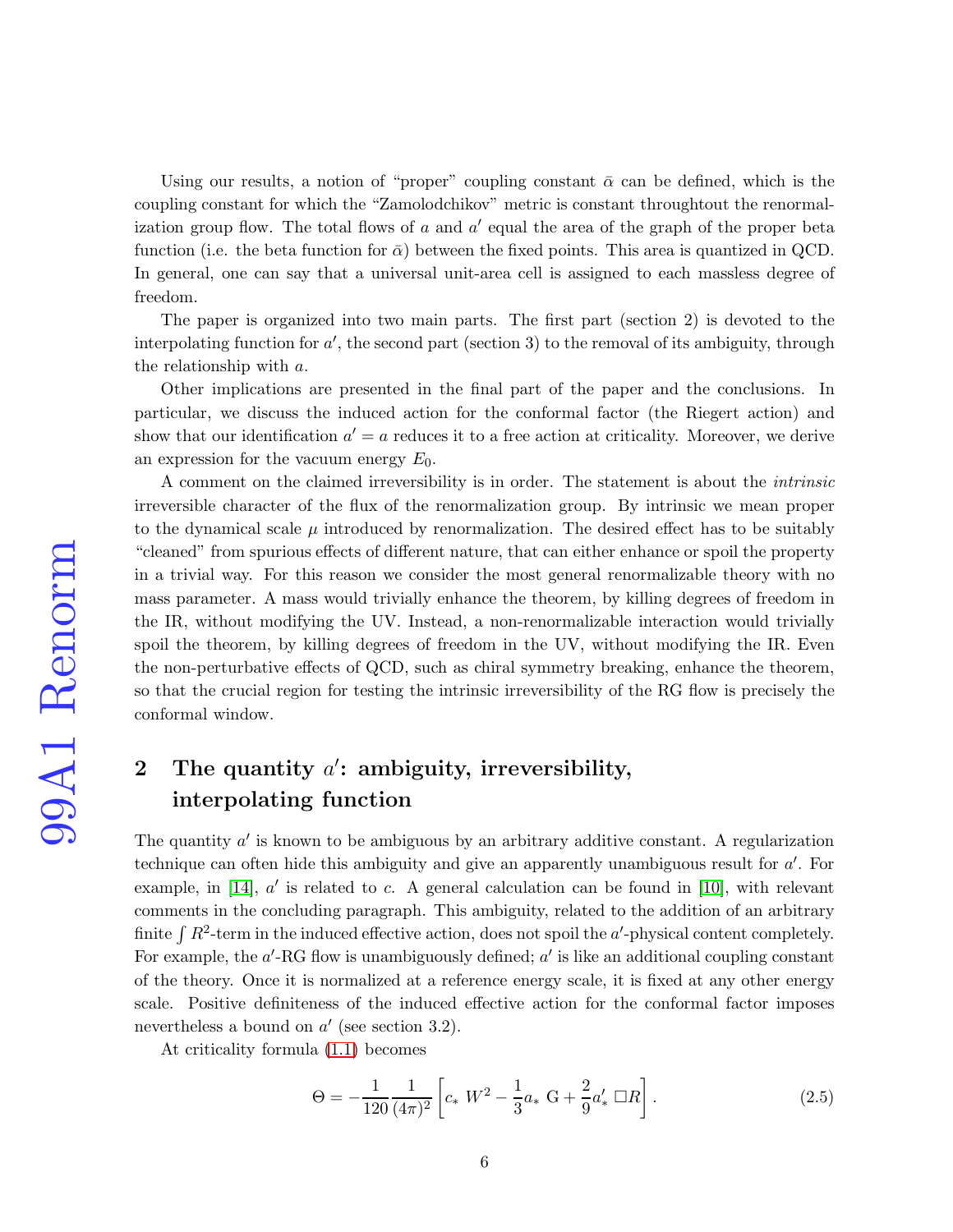For a free theory with  $N_s$  real scalar fields,  $N_f$  Dirac fermions, and  $N_v$  vector fields, we have [\[14\]](#page-27-7)

$$
c_{\text{free}} = N_s + 6N_f + 12N_v, \qquad a_{\text{free}} = N_s + 11N_f + 62N_v, \tag{2.6}
$$

while  $a'_{\text{free}}$  remains for the moment undetermined. For the central charges we use over-all normalizations different from those of ref. [\[6\]](#page-26-5) and the previous literature, in order to have integer valued quantities at the free critical points.

The operator  $\Theta$  is associated with the conformal factor  $\phi$  of the metric,  $g_{\mu\nu} = e^{2\phi} \delta_{\mu\nu}$ . W does not depend on  $\phi$ , while the Euler density depends on  $\phi$  quadratically. Instead, the term  $\Box R$ contains a linear term in the conformal factor  $\phi$  around flat space,  $R = -6 e^{-2\phi} [\Box \phi + (\partial_{\mu} \phi)^2]$ . Therefore, the two-point function of  $\Theta$  is proportional to the number  $a'_*$  in the conformal limit  $\beta = 0$ . Using  $\Theta = -e^{-4\phi} \delta S / \delta \phi$  we have

<span id="page-6-0"></span>
$$
\langle \Theta(x) \; \Theta(y) \rangle = i \left. \frac{\delta \langle \Theta(x) \rangle}{\delta \phi(y)} \right|_{\phi=0} = -i \left. \frac{\delta^2 S_{\text{eff}}[\phi]}{\delta \phi(x) \delta \phi(y)} \right|_{\phi=0} = \frac{i}{90(4\pi)^2} a'_* \; \Box^2 \delta(x-y). \tag{2.7}
$$

Here  $S_{\text{eff}}[\phi]$  denotes the induced effective action for the conformal factor (it will be calculated explicitly in sect. 3.1). Turning to the Euclidean framework, we get

$$
\langle \Theta(x) \ \Theta(y) \rangle|_{\mathcal{E}} = -\frac{\delta^2 S_{\mathcal{E}}[\phi]}{\delta \phi(x) \delta \phi(y)} \bigg|_{\phi=0} = -\frac{1}{90(4\pi)^2} a'_* \ \Box^2 \delta(x-y).
$$

The subscript E denotes correlators and quantities in the Euclidean frame. A positive definite effective action implies  $a' > 0$  and the negative sign in  $(2.7)$  is consistent with this. In two dimensions  $\langle \Theta(x) \Theta(0) \rangle = -c \frac{\pi}{3} \Box \delta(x)$ .

Using formula  $(2.7)$  we see that the quantity  $a'_*$  can be expressed at criticality by the integral

<span id="page-6-2"></span>
$$
a'_{*} = -\frac{15}{2}\pi^{2} \int d^{4}x \ |x - y|^{4} \langle \Theta(x) \ \Theta(y) \rangle_{\mathcal{E}}.
$$
 (2.8)

# 2.1 Generalities about the  $a'$ -function

We now consider the off-critical theory. We can define a function  $a'(r)$  of the intermediate energy scale  $1/r$  by restricting the integration over a four-sphere  $S(r, y)$  of radius r and centred at the point  $y$ , precisely

<span id="page-6-1"></span>
$$
a'(r_2) - a'(r_1) = -\frac{15}{2}\pi^2 \int_{S(r_1,y)}^{S(r_2,y)} d^4x \ |x - y|^4 \langle \Theta(x) \ \Theta(y) \rangle.
$$
 (2.9)

The notation means that the integral is performed in the region contained between the two four-spheres. Unless differently specified, correlators are in the Euclidean framework. Our formula [\(2.9\)](#page-6-1) does not give the critical values

$$
a'_{\rm UV} = \lim_{r \to 0} a'(r), \qquad a'_{\rm IR} = \lim_{r \to \infty} a'(r)
$$

of the function  $a'$ , which are related to the ambiguity already mentioned. Nevertheless, we prove in this paper that there is also a universal way to remove it.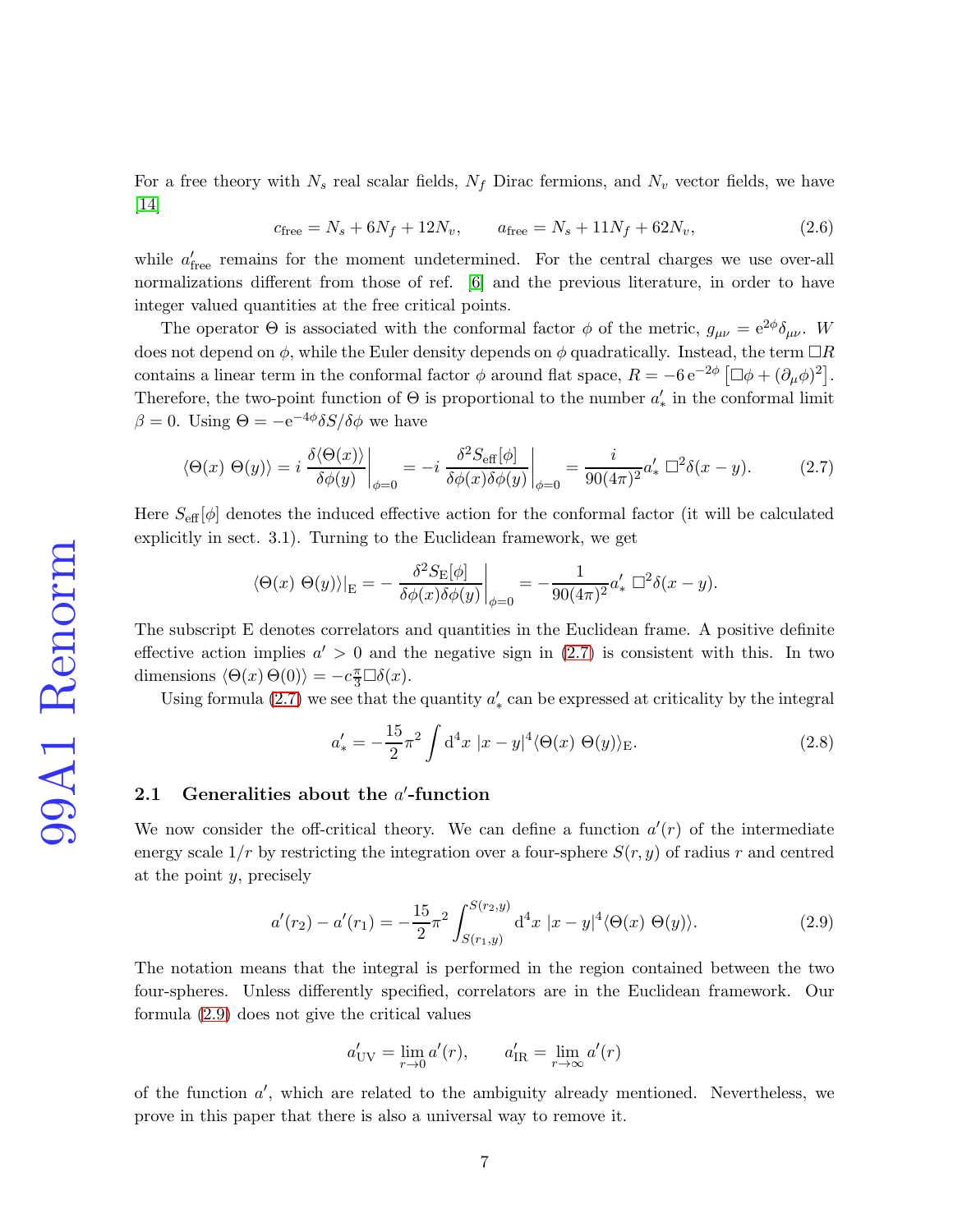For a critical theory we have, from formula [\(2.7\)](#page-6-0),  $a'_{UV} = a'_{IR} = a'(r) = a'_{*}$ . Off-criticality, the *FOR a critical direct*, not acrossible internal term  $\frac{\beta}{4\alpha}F^2$  appearing in the operator anomaly equation [\(1.1\)](#page-2-0) for Θ. Its effect is a non-local term in the correlator  $\langle \Theta(x) \Theta(y) \rangle$ , which we write as

<span id="page-7-1"></span>
$$
\langle \Theta(x) \ \Theta(y) \rangle = \frac{1}{15\pi^4} \ \frac{\beta^2 [\alpha(t)] f [\alpha(t)]}{|x - y|^8} \ , \qquad \text{for } x \neq y. \tag{2.10}
$$

The function  $f(t)$  has finite UV and IR limits. The regularity of the function  $f(t)$  at criticality follows from the very definition of the  $\beta$ -function and the operator  $F^2$ : the coefficients of the operators  $\mathcal{O}_i$  (i.e. the β-functions) are precisely the zeros of  $\Theta$  in the operator equation  $\Theta = \beta_i \mathcal{O}_i$ (for example  $\Theta = \frac{\beta}{4} F^2$ ). The proof can be found in the classical works by Adler, Collins and Duncan [\[16\]](#page-27-9), Nielsen [\[17\]](#page-27-10) and Collins, Duncan and Joglekar [\[18\]](#page-27-11) <sup>[1](#page-7-0)</sup>. From this very fact it follows, among the other things, that at criticality the anomalous dimension of the operator  $F^2$  coincides with the slope  $\beta'_*$  of the  $\beta$ -function [\[20\]](#page-27-12). For our purposes, we just need that the function  $f[\alpha(t)]$  be bounded and non-vanishing at both critical points.

Reflection positivity [\[21\]](#page-27-13) of the correlator [\(2.10\)](#page-7-1) at  $x \neq y$  points assures that

$$
f(t) \ge 0. \tag{2.11}
$$

Now, let us insert [\(2.10\)](#page-7-1) into [\(2.9\)](#page-6-1). We obtain

<span id="page-7-4"></span>
$$
a'(r) - a'_{\rm UV} = -\frac{1}{2\pi^2} \int_{S(r,y)} d^4x \frac{\beta^2(t)f(t)}{|x-y|^4} = -\int_{\alpha_{\rm UV}}^{\alpha(r)} \frac{d\alpha}{\alpha} \beta(\alpha)f(\alpha) = -\int_{-\infty}^{\ln r\mu} dt \beta^2(t)f(t),\tag{2.12}
$$

and, for the total flow of the quantity  $a'$ ,

<span id="page-7-3"></span>
$$
a'_{\rm UV} - a'_{\rm IR} = \int_{-\infty}^{+\infty} dt \ \beta^2(t) f(t) = -\int_{\alpha_{\rm UV}}^{\alpha_{\rm IR}} \frac{d\alpha}{\alpha} \ \beta(\alpha) f(\alpha) \ge 0. \tag{2.13}
$$

The integral is convergent<sup>[2](#page-7-2)</sup> [\[23\]](#page-28-0). Around the UV fixed point (which we assume to be free for concreteness) we have  $\beta \sim -\alpha$ ,  $\alpha \sim -1/t$ ,  $f \sim$  const., and  $a'_{UV} - a'_{IR} \sim \int dt/t^2$  convergent for large t. Around the IR fixed point we have  $\beta \sim \beta'_{*} (\alpha - \alpha_{IR}), \beta'_{*} > 0$ . Solving the renormalization group equation, we find  $\beta \sim e^{-t\alpha_{\text{IR}}\beta'_{*}}$  [\[20\]](#page-27-12). As expected, convergence is much faster around the IR fixed point, where it is exponential. In ref. [\[23\]](#page-28-0), Zee shows that convergence holds also when  $\beta \sim (\alpha - \alpha_*)^n, n > 1.$ 

The monotonically decreasing behaviour of the function  $a'(r)$  is evident:

$$
\frac{\mathrm{d}a'(t)}{\mathrm{d}t} = -\beta^2(t)f(t) \le 0.
$$

<span id="page-7-0"></span><sup>&</sup>lt;sup>1</sup>The existence of trace anomalies was first established by Coleman and Jackiw in ref. [\[19\]](#page-27-14).

<span id="page-7-2"></span><sup>&</sup>lt;sup>2</sup> Integrals like [\(2.8\)](#page-6-2) are the matter-induced gravitational couplings. Specifically,  $\int d^4x \langle \Theta(x) \Theta(0) \rangle$ ,  $\int d^4x |x|^2 \langle \Theta(x) \Theta(0) \rangle$  and  $\int d^4x |x|^4 \langle \Theta(x) \Theta(0) \rangle$  are the induced cosmological constant, the induced Newton constant and an induced higher-derivative coupling, respectively [\[22\]](#page-28-1). As they stand, the first two integrals, however, are divergent [\[9,](#page-27-2) [23\]](#page-28-0). No statement can be made about the signs of the induced cosmological constant and the Newton constant [\[22,](#page-28-1) [23\]](#page-28-0). In particular, arguments for irreversibility based on  $\int d^4x \langle \Theta(x) \Theta(0) \rangle$  [\[9,](#page-27-2) [24\]](#page-28-2) present several unresolved problems [\[9\]](#page-27-2).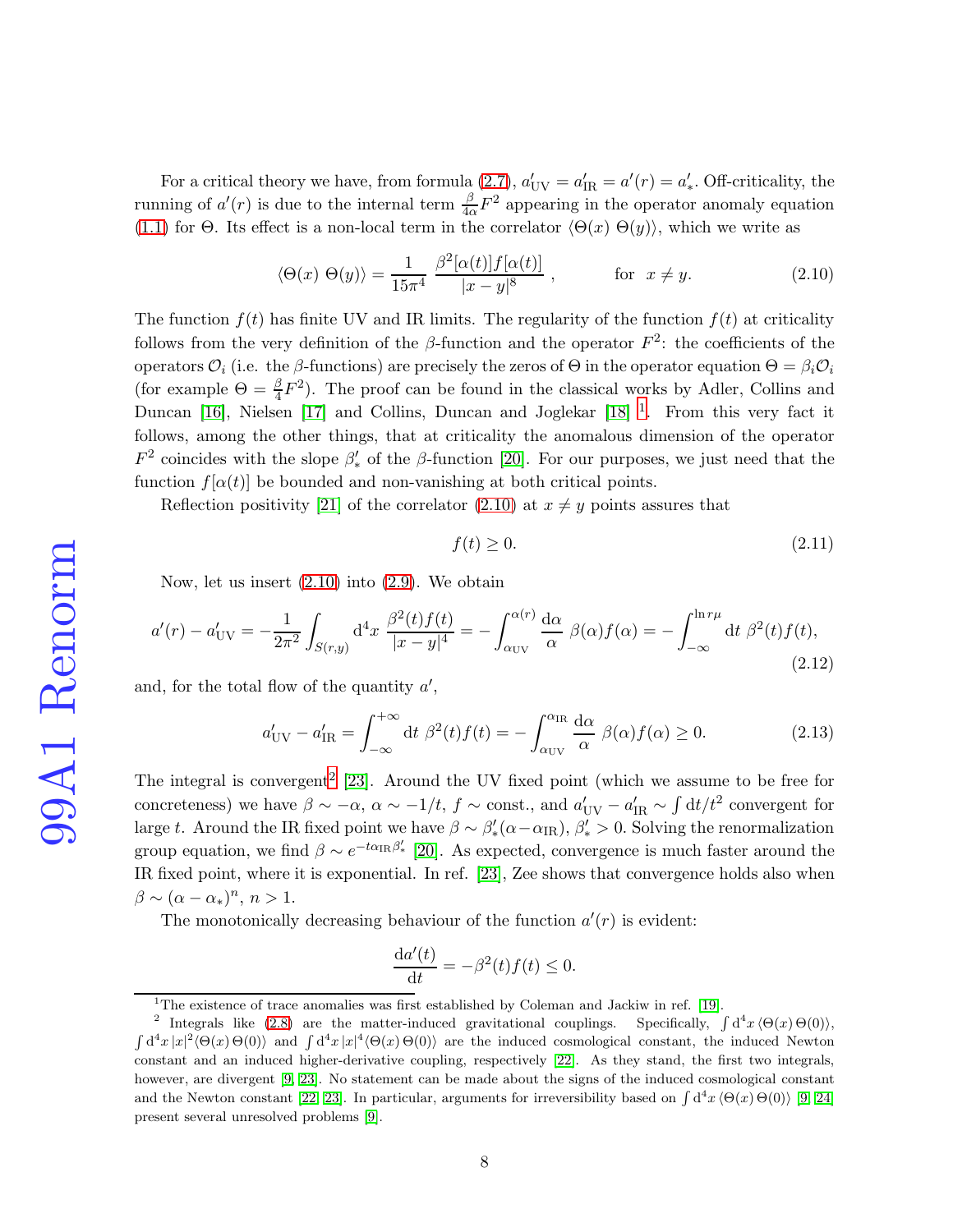Summarizing, the integral expressing the total flow is convergent, if there exists an IR fixed point  $\alpha_{\text{IR}} < \infty$  and it can be interpreted as the *area* of the graph spanned by the beta function between the fixed points. Since the  $\beta$ -function depends on the subtraction scheme, while the area in question must be scheme independent, the integral has to be performed with a suitable metric, an "ein-bein" that restores scheme invariance. This metric is precisely the function  $f(\alpha)$ .

#### An alternative expression

For later convenience it is useful to re-express the correlator [\(2.10\)](#page-7-1) in a slightly different way, namely

<span id="page-8-0"></span>
$$
\langle \Theta(x) \ \Theta(y) \rangle = \frac{4}{45} \frac{1}{(4\pi)^4} \Box^2 \left( \frac{\beta^2 [\alpha(t)] \tilde{f}[\alpha(t)]}{|x - y|^4} \right) \qquad \text{for } x \neq y. \tag{2.14}
$$

The above factorization of  $\Box^2$  comes naturally, for example, if one writes the stress tensor two-point function as in formula (1.1) of ref. [\[12\]](#page-27-5). One has

<span id="page-8-1"></span>
$$
\beta^2(t)f(t) = \frac{1}{192} \left(\frac{d}{dt} - 2\right) \left(\frac{d}{dt} - 4\right)^2 \left(\frac{d}{dt} - 6\right) \beta^2(t)\tilde{f}(t). \tag{2.15}
$$

As far as positivity is concerned, we can safely cross the  $\Box^2$  and infer positivity of  $\tilde{f}$  by the positivity of f. This can be proved via the following general argument. Let  $v[\alpha(t)]$  and  $u[\alpha(t)]$ be functions related by the equation

$$
\left(\frac{\mathrm{d}}{\mathrm{d}t} - n\right)v[\alpha(t)] = u[\alpha(t)],
$$

n being a positive integer. Then we can prove that if u is positive, v is negative, and vice versa. Indeed, the solution of the differential equation is

$$
v[\alpha(t)] = -\int_t^{\infty} e^{n(t-t')} u[\alpha(t')] dt'.
$$

The arbitrary constant is fixed by the requirement that  $nv + u = 0$  (i.e.  $d/dt \equiv 0$ ) at criticality. This equality can be verified for, say,  $t \to -\infty$  by writing

$$
v[\alpha(t)] = \int_0^{-\infty} e^{n\xi} u[\alpha(t-\xi)] d\xi
$$

$$
\frac{1}{t \to -\infty} u[\alpha(-\infty)] \int_0^{-\infty} e^{n\xi} d\xi = -\frac{1}{n} u[\alpha(-\infty)].
$$

The limit  $t \to +\infty$  is similar. Dependence of v on  $\alpha(t)$  can be checked by taking the derivative with respect to  $\alpha(t)$ :

$$
\frac{dv}{dt} = -\int_0^{-\infty} e^{n\xi} \beta[\alpha(t-\xi)] \frac{\partial u[\alpha(t-\xi)]}{\partial \ln \alpha(t-\xi)} d\xi = -\beta[\alpha(t)] \frac{\partial v}{\partial \ln \alpha(t)}
$$

.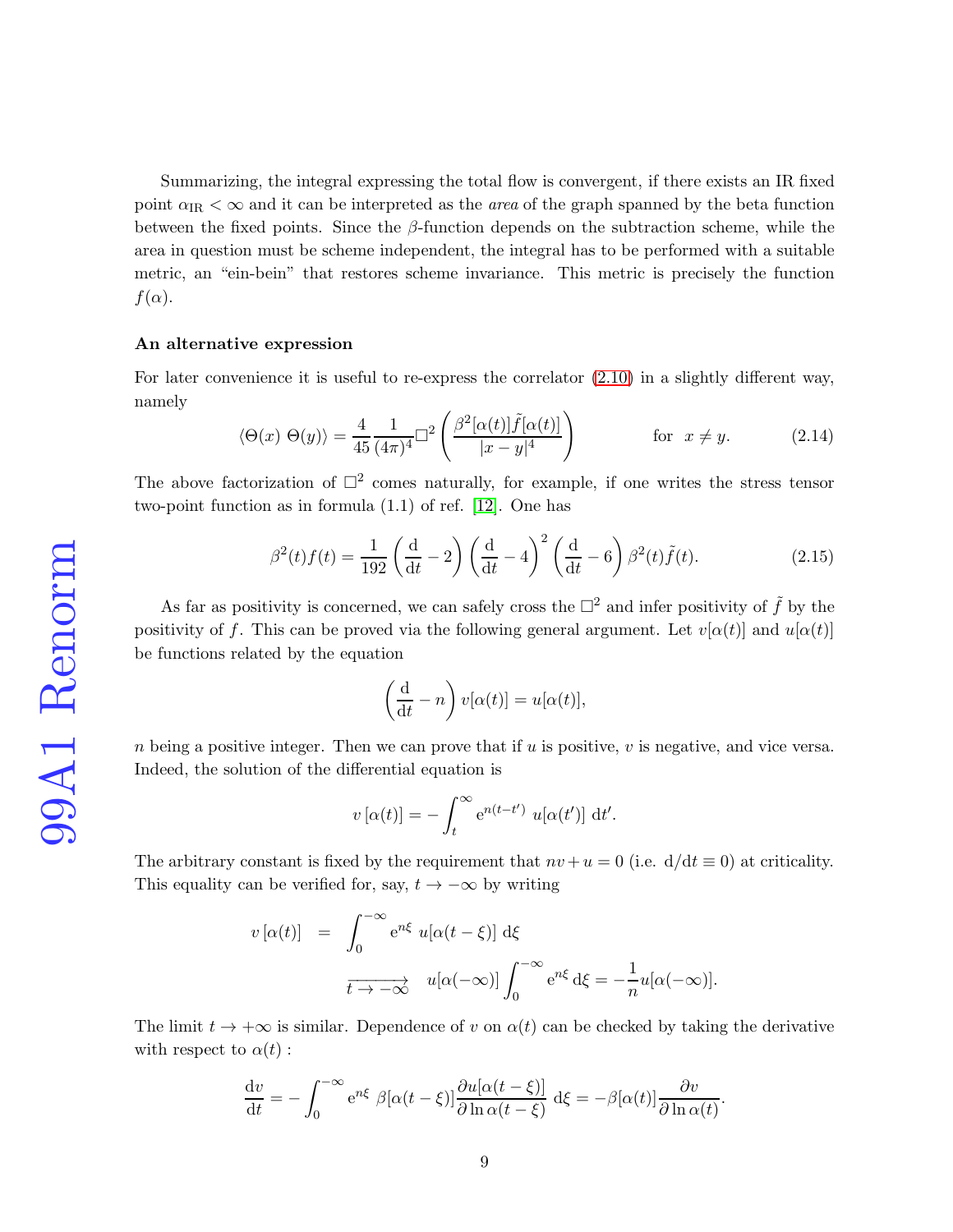In the last step we have used the equality

$$
\beta[\alpha(t)]\frac{\partial}{\partial \ln \alpha(t)} = \beta[\alpha(s)]\frac{\partial}{\partial \ln \alpha(s)}
$$

for any  $t$  and  $s$ .

We finally observe that the equality  $nv + u = 0$ , holding at the fixed points, assures that u and v have the same behavior at criticality. In particular,  $u \sim \beta^2$  implies  $v \sim \beta^2$ , which is why we collect a  $\beta^2$  in front of  $\tilde{f}$  in [\(2.14\)](#page-8-0). We conclude that  $\tilde{f}$  is positive and depends on the running coupling constant.

Some arguments work also for the case  $n = 0$ , if u tends to zero sufficiently fast at criticality. In that case we can write

$$
v[\alpha(t)] = v[\alpha(\infty)] - \int_t^{\infty} u[\alpha(t')] dt',
$$

but there is no unambiguous way to fix the additive constant, so that the sign of the function v is in general not fixed.

Using [\(2.15\)](#page-8-1) we can also write

<span id="page-9-1"></span>
$$
a'_{\rm IR} - a'_{\rm UV} = -\int_{-\infty}^{+\infty} dt \ \beta^2(t)\tilde{f}(t),\tag{2.16}
$$

since all the terms containing  $\frac{d}{dt}$  integrate straightforwardly to zero.

## 2.2 Interpolation between the critical values

We now study the correlator [\(2.10\)](#page-7-1) at  $x = y$  as well as  $|x - y| = \infty$ , which we can write in the form

<span id="page-9-0"></span>
$$
\langle \Theta(x) \; \Theta(y) \rangle = -\frac{1}{90} \frac{1}{(4\pi)^2} \Box^2 \left[ a'_{UV} \delta(x-y) - \frac{1}{2\pi^2} \frac{\beta^2(t)\tilde{f}(t)}{|x-y|^4} - a'_{IR} \frac{1}{|x-y|^8} \delta\left(\frac{x-y}{|x-y|^2}\right) \right],
$$
\n(2.17)

Let us first discuss the singularities at  $x = y$ . It is easy to see that this correlator, in particular the central non-local term, is well defined as a distribution. For the study of the divergent part, we can ignore the overall  $\Box^2$ . We have

$$
\int d^4x \ u(x-y) \frac{\beta^2(t)\tilde{f}(t)}{|x-y|^4} < \infty
$$

for any regular bounded test function  $u$ . This means that the perturbative divergences sum up and disappear once the cut-off is removed. This situation is common when dealing with anomalies and, in general, evanescent operators [\[25\]](#page-28-3). Certainly we can have information from the perturbative divergences before removing the cut-off [\[10\]](#page-27-3), but the final correlator is convergent.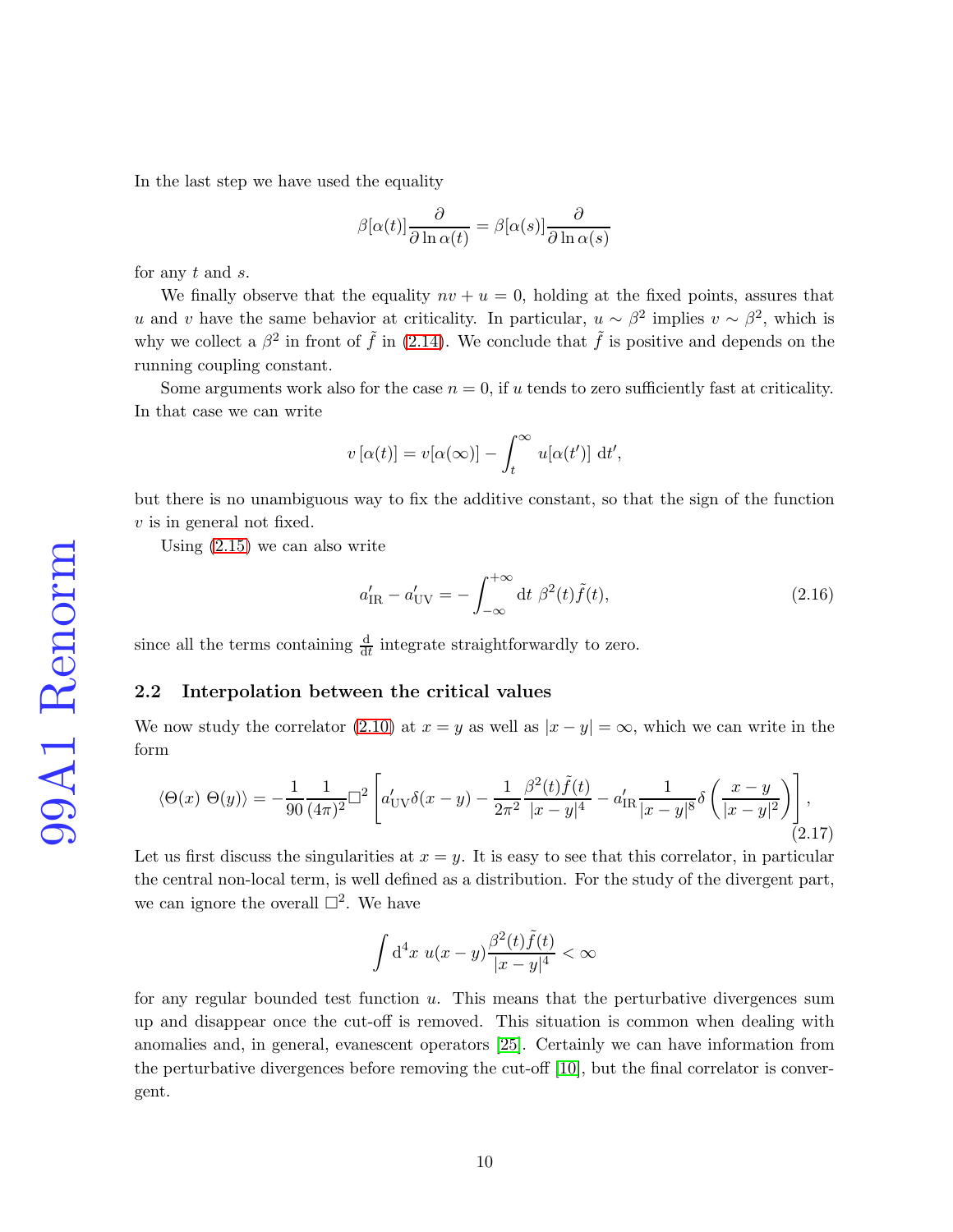Note the " $\delta$ -function at infinity", that we include formally in [\(2.17\)](#page-9-0), required by conformal invariance. When the theory is conformal the middle term vanishes and  $a'_{UV} = a'_{IR} = a'_{*}$ , so that

<span id="page-10-1"></span>
$$
\langle \Theta(x) \; \Theta(y) \rangle = -\frac{1}{90} \frac{1}{(4\pi)^2} a'_* \square^2 \left[ \delta(x-y) - \frac{1}{|x-y|^8} \delta\left(\frac{x-y}{|x-y|^2}\right) \right],\tag{2.18}
$$

which is indeed conformal-invariant. Formula [\(2.17\)](#page-9-0) expresses that  $a'_{UV}$  and  $a'_{IR}$  are the smalland large-distance limits of  $a'(r)$ , respectively, and the non-local term interpolates between the two. For a running theory we have necessarily  $a'_{UV} \neq a'_{IR}$  (actually  $a'_{UV} > a'_{IR}$ ). We would like to describe this interpolation in more detail.

By performing a rescaling  $\mu \to \lambda \mu$  we can prove the following limits:

<span id="page-10-0"></span>
$$
\lim_{\lambda \to 0} \frac{1}{2\pi^2} \frac{\beta^2 (t + \ln \lambda) \tilde{f}(t + \ln \lambda)}{|x - y|^4} = (a'_{\text{UV}} - a'_{\text{IR}}) \frac{1}{|x - y|^8} \delta\left(\frac{x - y}{|x - y|^2}\right), \tag{2.19}
$$

$$
\lim_{\lambda \to \infty} \frac{1}{2\pi^2} \frac{\beta^2 (t + \ln \lambda) \tilde{f}(t + \ln \lambda)}{|x - y|^4} = (a'_{\text{UV}} - a'_{\text{IR}}) \delta(x - y). \tag{2.20}
$$

Again, these formulas have to be meant in the sense of distributions, so their proofs are worked out by means of a test function. We have

$$
\frac{1}{2\pi^2} \int d^4x \, u(|x-y|) \frac{\beta^2(t+\ln\lambda)\tilde{f}(t+\ln\lambda)}{|x-y|^4} = \int_{-\infty}^{+\infty} dt \, \beta^2(t)\tilde{f}(t)u(|x-y|/\lambda) \to (a'_{\rm UV}-a'_{\rm IR})u(1/\lambda)
$$

for  $\lambda \to \infty, 0$ . In the case  $\lambda \to 0$ , formula [\(2.19\)](#page-10-0) is recovered. On the other hand, in the limit  $\lambda \to \infty$  the result  $(a_{\text{UV}} - a_{\text{IR}})u(\infty)$  is also in agreement with  $(2.20)$ .

Using  $(2.19)$  and  $(2.20)$  we see that, in the UV limit,  $(2.17)$  tends to formula  $(2.18)$  with  $a'_{\text{s}} = a'_{\text{UV}}$ . Similarly [\(2.19\)](#page-10-0) shows that, in the IR limit, [\(2.17\)](#page-9-0) tends also to formula [\(2.18\)](#page-10-1) with  $a'_{\rm s} = a'_{\rm IR}$ . We have therefore proved that the correlator  $\langle \Theta \Theta \rangle$  interpolates between the UV and IR values of the coefficient of the term  $\Box R$  in the trace anomaly operator equation.

### 2.3 Scheme independence in the presence of scalar fields

It is important that the function f depends only on the running coupling  $\alpha(t)$ , i.e. that it does not depend explicitly on  $\alpha(\mu)$ , as a consequence of the Callan–Symanzik equations and the finiteness of the stress–energy tensor. However, it is well known that in the presence of scalar fields  $\varphi$  the stress–energy tensor is not truly finite [\[26,](#page-28-4) [12\]](#page-27-5). It mixes with the operator  $(\partial_\mu \partial_\nu - \eta_{\mu\nu}) \varphi^2$  and therefore a proper definition of a physical (i.e. scheme-independent) function depending on the coupling constant at a single energy scale is more subtle. A function of this type was called central function in ref. [\[12\]](#page-27-5). In the example of the previous section the central function was  $\beta^2 f$ : it is physical since it is defined by a physical correlator (f alone, instead, is scheme-dependent, since  $\beta$  is). In general, the two-point function of an operator  $\mathcal{O}$  (with canonical dimension d and, for simplicity, not mixing with other operators) can be written in the form

<span id="page-10-2"></span>
$$
\langle \mathcal{O}(x)\,\mathcal{O}(y)\rangle = \frac{Z^2[\alpha(t),\alpha(\mu),s]A[\alpha(t),s]}{|x-y|^{2d}} = \frac{B[\alpha(t),\alpha(\mu)]}{|x-y|^{2d}}.
$$
\n(2.21)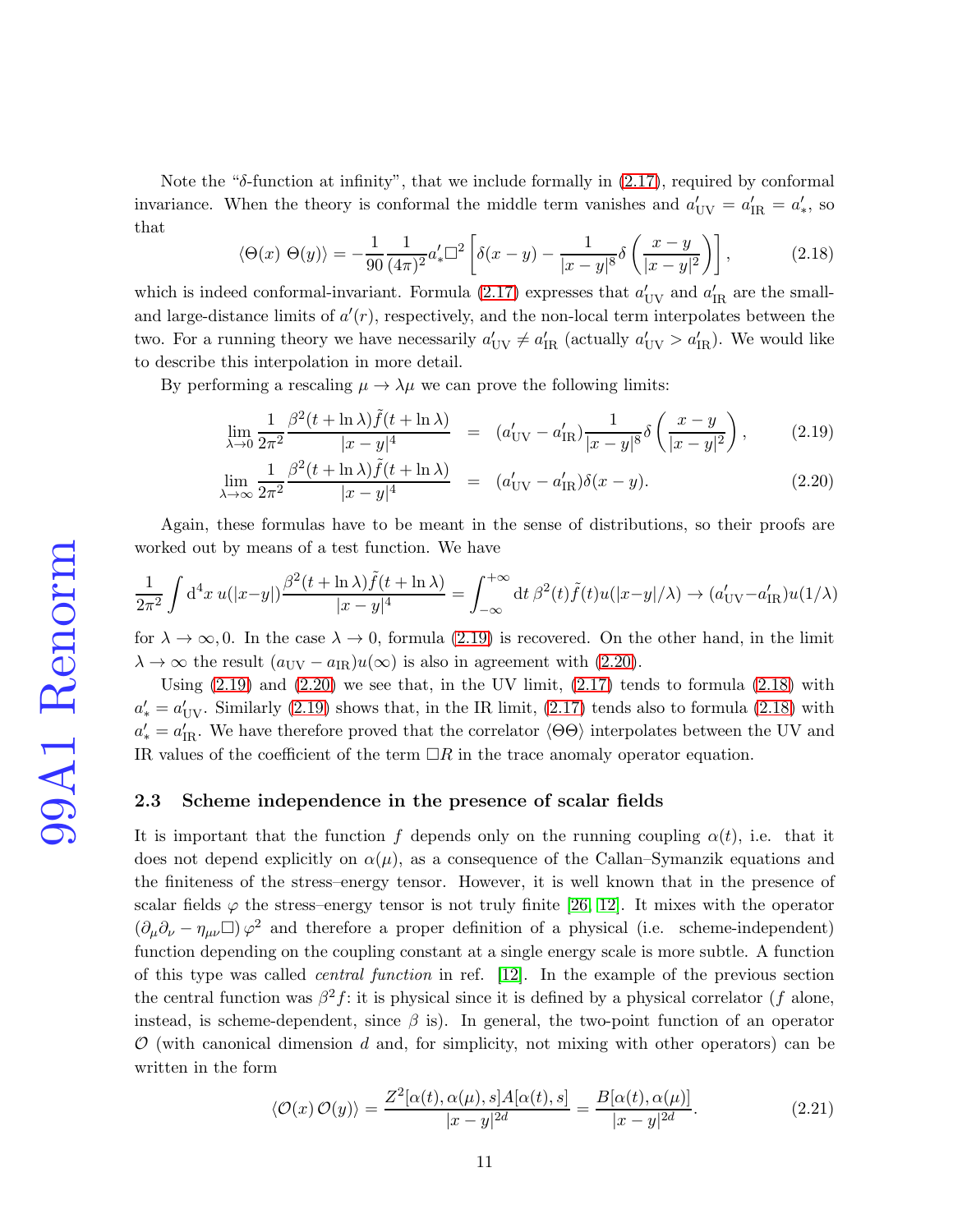In order to be as explicit as possible, we use a (temporary) heavy notation. The "variable" s refers to scheme dependence. The renormalization constant Z depends in general on the values of the coupling constant at two different energy scales:

$$
Z = \exp\left(\int_{\alpha(\mu)}^{\alpha(t)} \frac{\gamma(\alpha) \mathrm{d}\alpha}{\beta(\alpha)}\right)
$$

and on the subtraction scheme, since both  $\beta$  and  $\gamma$  do. Formula [\(2.21\)](#page-10-2) contains no central function: each function appearing there is either scheme-dependent or depends on the couplings at two different energy scales (which prevents from defining univocal critical limits).

If the operator  $\mathcal O$  is a conserved current, then  $Z = 1$  and  $B = B[\alpha(t)]$  has the desired properties. In passing, we note that  $B$  is scheme-independent although the running coupling constant  $\alpha(t)$  depends on the scheme,  $\alpha(t) = \alpha(t, s)$ . The reason is that the function B, as a function of  $\alpha$ , is also scheme-dependent,  $B = B(\alpha, s)$ , while it is scheme-independent as a function of t: in  $B(t) = B[\alpha(t, s), s]$ . In the physical correlator the two scheme dependences cancel each other.

If the operator  $\mathcal O$  is the stress-energy tensor and scalar fields are present, then we need an additional effort to identify the desired central function. As in ref. [\[12\]](#page-27-5), the matrix of renormalization constants for the couple  $(0, 0, 0) \equiv (0, \Box \phi^2)$  of mixing operators is triangular,

<span id="page-11-0"></span>
$$
Z_{ij} = \begin{pmatrix} 1 & \xi \\ 0 & \zeta \end{pmatrix} = Z_{ij}[\alpha(t), \alpha(\mu), s],
$$
 (2.22)

 $\zeta$  being the renormalization constant of the mass operator  $\phi^2$ . We have

<span id="page-11-1"></span>
$$
\langle \mathcal{O}_i(x)\,\mathcal{O}_j(0)\rangle = \frac{1}{|x|^4} Z_{ik}[\alpha(t), \alpha(\mu), s] Z_{jl}[\alpha(t), \alpha(\mu), s] F_{kl}[\alpha(t), s] \equiv \frac{1}{|x|^4} P_{ij}[\alpha(t), \alpha(\mu)], \tag{2.23}
$$

where we have exhibited all dependences as in [\(2.21\)](#page-10-2). Writing

<span id="page-11-2"></span>
$$
P_{ij}[\alpha(t), \alpha(\mu)] \equiv \begin{pmatrix} p & r \\ r & q \end{pmatrix}, \qquad F_{kl}[\alpha(t), s] \equiv \begin{pmatrix} k & h \\ h & g \end{pmatrix}
$$
 (2.24)

and combining  $(2.22)$ ,  $(2.23)$  and  $(2.24)$  we find

<span id="page-11-3"></span>
$$
\frac{\det P}{q} = p - \frac{r^2}{q} = \frac{\det F}{g} = k - \frac{h^2}{g} \equiv \beta^2 [\alpha(t)] f[\alpha(t)] \ge 0.
$$
 (2.25)

Now,  $p - r^2/q$  is manifestly scheme-independent, while  $k - h^2/g$  does not depend on  $\alpha(\mu)$ . The equality of the two expressions allows us to conclude that both expressions are schemeindependent and functions of the running coupling  $\alpha(t)$ . This defines the desired central function when scalar fields are present, which we write as  $\beta^2[\alpha(t)]f[\alpha(t)]$ . It has to be inserted into formulas  $(2.13)$ ,  $(2.12)$ ,  $(2.16)$ , etc., to give the general formula of the *a*'-function. Formula [\(2.25\)](#page-11-3) gives the only invariant of the similarity transformation  $P = ZFZ<sup>t</sup>$ , with P and F symmetric and Z triangular of the form  $(2.22)$ .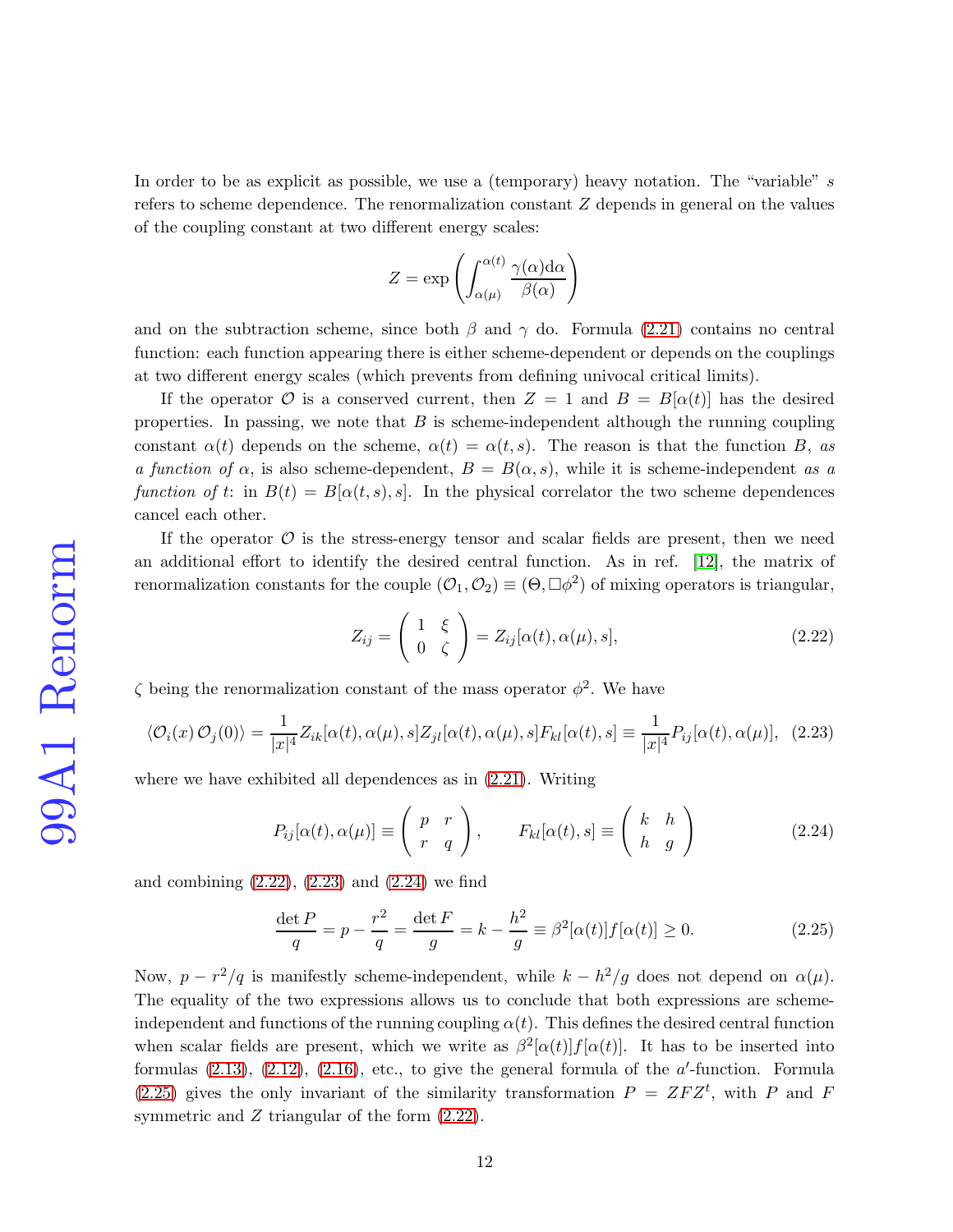We have factorized out a  $\beta^2$ : indeed,  $p \sim \langle \Theta \Theta \rangle$  is proportional to  $\beta^2$ , while  $r \sim \langle \Theta \Box \varphi^2 \rangle$  is proportional to  $\beta$ . Finally, the denominator is regular since the function g is regular at criticality. To see this, one observes that the factor  $\zeta$  in the correlator  $\langle \Box \varphi^2 \Box \varphi^2 \rangle = q/|x|^8 = \zeta^2 g/|x|^8$  takes care of the eventual anomalous dimension  $\gamma$  of the operator  $\varphi^2$  at criticality  $(\zeta \sim 1/|x|^{2\gamma})$ , so that g remains non-vanishing (and positive by applying reflection positivity to this correlator).

Finally, reflection positivity of  $\langle \mathcal{O}_i \mathcal{O}_j \rangle$  assures that the matrix P is positive-definite. In particular, det P is positive. Since q is also positive,  $f \geq 0$  follows.

The existence of the (unique) invariant [\(2.25\)](#page-11-3) for the similarity transformation that relates P and F by the matrix  $Z$  of  $(2.22)$  is an important fact; it assures that scalar fields are included in the treatment. By comparing the calculations done in [\[11\]](#page-27-4) and [\[10\]](#page-27-3) one can appreciate the additional amount of effort required by scalar fields.

Our discussion about scheme dependence is an introduction to the notion of "covariance" that we will formulate later on in this context (section 3.5).

# 3 The critical values of the quantity  $a'$ : normalization, physical meaning and its relationship with a

It is a consequence of our arguments that even if the quantity  $a'$  is to some extent undetermined, its RG group flow is uniquely determined. For example, the difference  $a'_{\rm UV} - a'_{\rm IR}$  is the invariant area of the graph of the beta function and the derivative of  $a'$  is expressed in terms of a physical correlator,  $\langle \Theta(x) \Theta(y) \rangle$ . Therefore, the ambiguity of a' can be at most an additive constant, so that once we normalize it at a reference energy scale (for example in the UV limit) then it is fixed at any energy scale. Perturbative calculations allow us to arrive at the same conclusion [\[10\]](#page-27-3).

Nevertheless, there is a preferred normalization choice for  $a'$ . Indeed, it turns out that the quantities  $a$  and  $a'$  have various properties in common. For example, they are both two-loopuncorrected, while c is two-loop-corrected. The relation between c and a that is sometimes advocated in the literature [\[14\]](#page-27-7), instead, is an artefact of the regularization technique. The radiative corrections of both  $a$  and  $a'$  begin at three loops. Actually, they coincide (see sect. 3.2).

#### 3.1 The Riegert action

The four-dimensional analogue of the Polyakov action  $S_P$  in two dimensions [\[27\]](#page-28-5),

$$
S_{\rm P} = -\frac{c}{48\pi} \int d^2x \sqrt{-g_x} \int d^2y \sqrt{-g_y} \ R_x \Box^{-1}_{(x,y)} R_y,
$$

has been worked out and studied in several papers. The more ancient article containing the complete non-local action is, to our knowledge, the one by Riegert [\[15\]](#page-27-8). The local action for the conformal factor was found also by Fradkin and Tseytlin in ref. [\[28\]](#page-28-6). Buchbinder at al. were able to treat also the case with non-vanishing torsion. More recent studies are those by Cappelli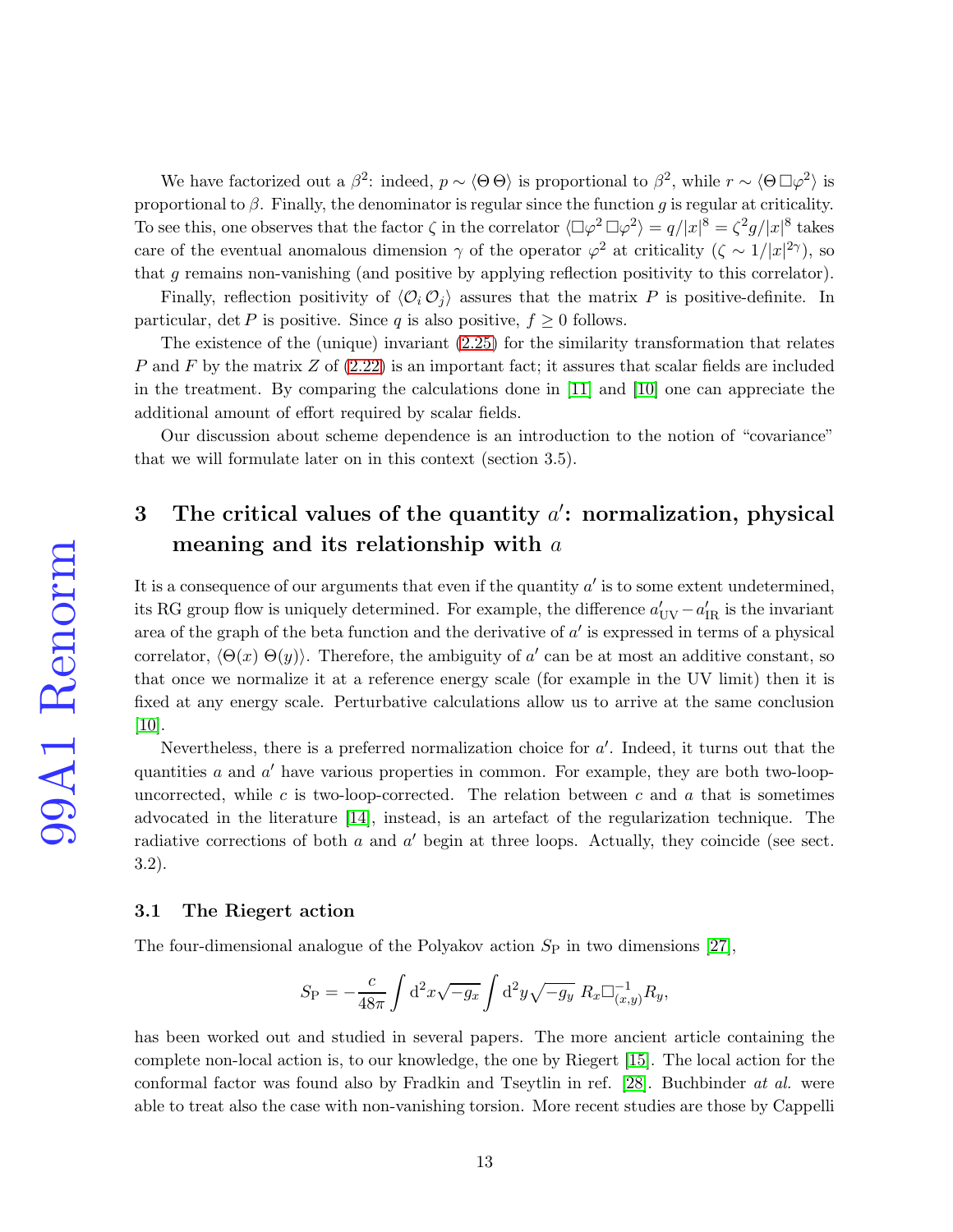and Coste [\[30\]](#page-28-7), Antoniadis and Mottola [\[31\]](#page-28-8), and others [\[32,](#page-28-9) [33\]](#page-28-10). We take the expression of the action from [\[31\]](#page-28-8), which is more symmetric than the one given by Riegert (the difference is a conformal-invariant term). One has to integrate the equation

$$
\Theta = -2 \frac{1}{\sqrt{-g}} g_{\mu\nu} \frac{\delta S_{\rm R}}{\delta g_{\mu\nu}}.
$$

One can stay at criticality and use expression [\(2.5\)](#page-5-0) for Θ. The result is, in our notation,

$$
S_{\rm R} = -\frac{1}{160(4\pi)^2} \frac{1}{a_*} \int d^4x \sqrt{-g_x} \int d^4x \sqrt{-g_y} \left[ c_* W^2 - \frac{1}{3} a_* \left( \mathcal{G} - \frac{2}{3} \Box R \right) \right]_x
$$
  

$$
\left[ 2\Box^2 + 4R^{\mu\nu} \nabla_\mu \nabla_\nu - \frac{4}{3} R \Box + \frac{2}{3} (\nabla^\mu R) \nabla_\mu \right]_{(x,y)}^{-1} \left[ c_* W^2 - \frac{1}{3} a_* \left( \mathcal{G} - \frac{2}{3} \Box R \right) \right]_y
$$
  

$$
+ \frac{a_* - a'_*}{6480(4\pi)^2} \int d^4x \sqrt{-g} R^2.
$$

We stress that the Riegert action, obtained by integrating the trace anomaly, is not the complete induced action: it misses the conformal-invariant terms (local as well as non-local). Only in two dimensions is a conformally invariant term gauge-equivalent to zero.

We rederive  $S_R$  in the particular case of a metric of the form  $g_{\mu\nu} = e^{2\phi} \eta_{\mu\nu}$ , which is sufficient for our purposes.

Let us start from formula [\(2.5\)](#page-5-0). The induced action  $S_{R}[\phi]$  for the conformal factor  $\phi$  is the solution of the equation

<span id="page-13-0"></span>
$$
\Theta = -e^{-4\phi} \frac{\delta S_{\rm R}[\phi]}{\delta \phi}.
$$
\n(3.26)

One observes that the combination  $G - \frac{2}{3} \Box R$  is very simple (see [\[31\]](#page-28-8)):

$$
G - \frac{2}{3} \Box R = 4e^{-4\phi} \Box^2 \phi.
$$

Then formula [\(2.5\)](#page-5-0) gives, in the case of a conformally flat metric,

$$
\Theta = \frac{1}{90(4\pi)^2} \left[ a_* e^{-4\phi} \Box^2 \phi + \frac{1}{6} (a_* - a'_*) \Box R \right].
$$

It is not necessary to write  $\Box R$  explicitly, since it can be integrated using

$$
\Box R = -\frac{1}{6\sqrt{-g}} g_{\mu\nu} \frac{\delta}{\delta g_{\mu\nu}} \int d^4x \sqrt{-g} R^2.
$$

The solution of eq. [\(3.26\)](#page-13-0) is then straightforward. The result is

<span id="page-13-1"></span>
$$
S_{\rm R}[\phi] = -\frac{1}{180} \frac{1}{(4\pi)^2} \int d^4x \left\{ a_*(\Box \phi)^2 - (a_* - a'_*) \left[ \Box \phi + (\partial_\mu \phi)^2 \right]^2 \right\}.
$$
 (3.27)

From this action, we immediately recover [\(2.7\)](#page-6-0) with the correct sign (remember that [\(3.27\)](#page-13-1) is written in the Lorentzian framework). Turning the exponential factor  $e^{iS[\phi]}$  to the Euclidean framework, one has  $e^{-S_E[\phi]}$ , in terms of the Euclidean action

$$
S_{\rm E} = \frac{1}{180} \frac{1}{(4\pi)^2} \int d^4x \left\{ a_* (\Box \phi)^2 - (a_* - a'_*) \left[ \Box \phi + (\partial_\mu \phi)^2 \right]^2 \right\}.
$$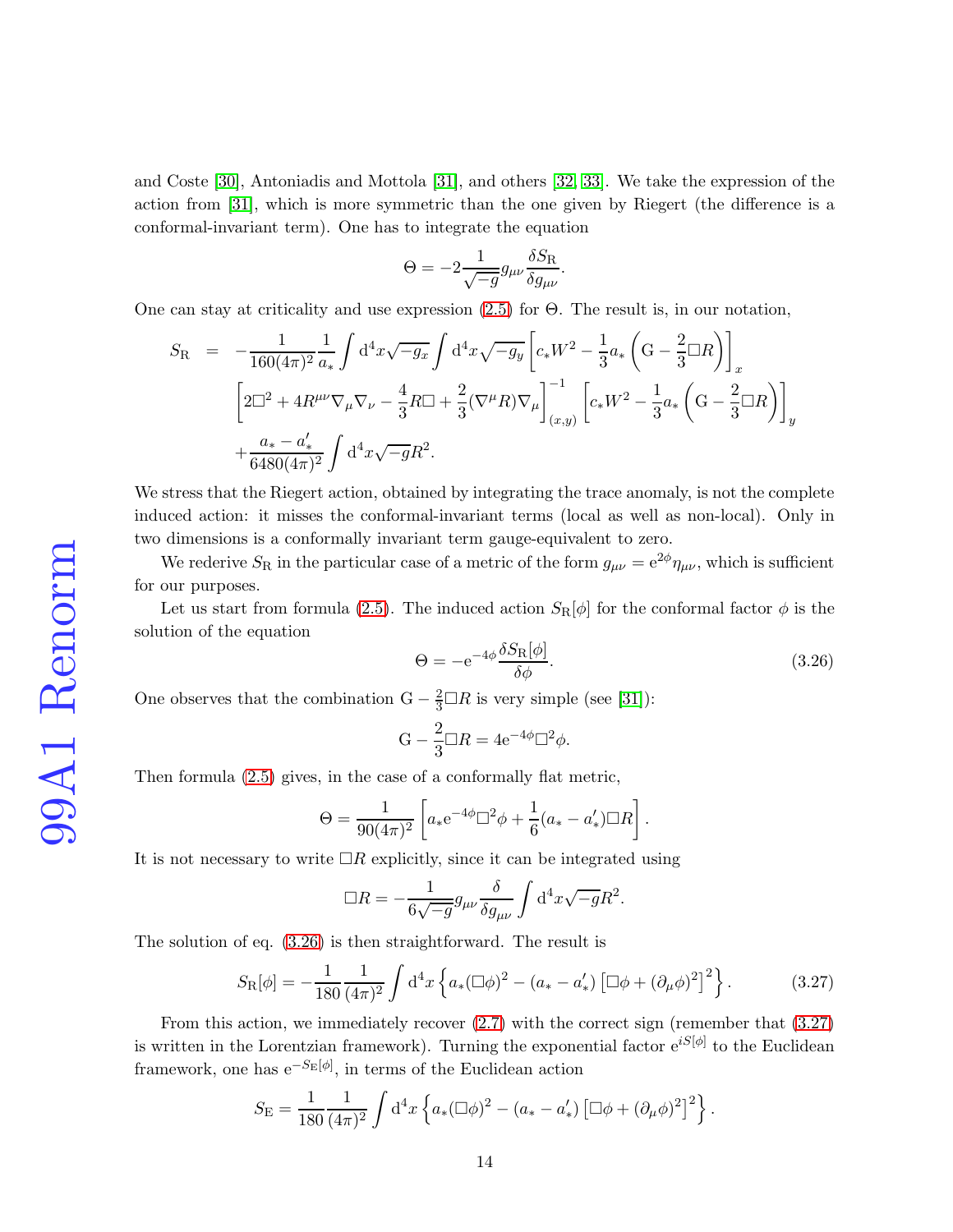For  $a' = a$  this action is free, which means that the three- and four-point functions of  $\Theta$  are zero at criticality (as well as all the correlators  $\langle \Theta(x_1)\cdots \Theta(x_n)\rangle$ ,  $n > 2$ ) and that the two-point function  $\langle \Theta(x) \Theta(0) \rangle$  equals  $-\frac{1}{90(4)}$  $\frac{1}{90(4\pi)^2}a\Box^2\delta(x).$ 

With the identification  $a' = a$ , we can suppress the primes in formula [\(2.13\)](#page-7-3) and finally state the a-theorem.

#### a-theorem.

i) a is non-negative.

ii) The total RG flow of a is non-negative and equal to the invariant area of the beta function:

<span id="page-14-0"></span>
$$
a_{\rm UV} - a_{\rm IR} = -\int_{\alpha_{\rm UV}}^{\alpha_{\rm IR}} \frac{d\alpha}{\alpha} \ \beta(\alpha) f(\alpha) \ge 0. \tag{3.28}
$$

This prediction will be checked in section 3.3 to the fourth-loop order in perturbation theory, for QCD in the conformal window around the asymptotic freedom point  $N_f = \frac{11}{2} N_c$ , as well as supersymmetric QCD, QED and the  $\varphi^4$ -theory.

In realistic UV free theories both the UV and IR fixed points are free theories and therefore  $a_{\text{UV}} - a_{\text{IR}}$  is a positive, integer number. In this case we see that the invariant area of the beta function is quantized, with a unit cell for each massless degree of freedom that disappears along the renormalization group flow. Furthermore, the  $a'$ -function of the previous section correctly interpolates between the critical values  $a_{\text{UV}} \ge a_{\text{IR}} \ge 0$ , so that at each intermediate energy the flow of a equals the invariant area of the graph spanned by the beta function up to that energy.

Finally, the relation  $a_* = a'_*$  has other interesting implications when the conformal factor is quantized [\[31,](#page-28-8) [32\]](#page-28-9).

# 3.2 Discussion of the positive-definiteness of the Riegert action and its consequences

In this section I present a discussion about unitarity and the positive-definiteness of the Riegert action and give an argument for the a-theorem.

A consequence of unitarity is that

if the classical action  $S_{cl}[\varphi]$  is positive-definite (in the Euclidean framework), then the quantum action is positive-definite.

We refer in particular to the functional generator  $\Gamma[\varphi]$  of connected one-particle irreducible diagrams. Note that positive-definiteness does not imply the existence of a minimum. Indeed, there are examples where the quantum action does not have a minimum. Positivity of the classical action assures that the functional integral is well defined, while positivity of the functional generator  $\Gamma$  is the statement that the resulting theory makes physical sense. We assume the the additive constants of  $S_{cl}$  and  $\Gamma$  are adjusted so that positive definiteness is equivalent to boundedness from below.

In stating the above property we are thinking of bosonic actions (classical and quantum). Fermions can be included in the classical action with no problem. On the other hand, we are mostly interested in induced actions for bosonic fields and sources.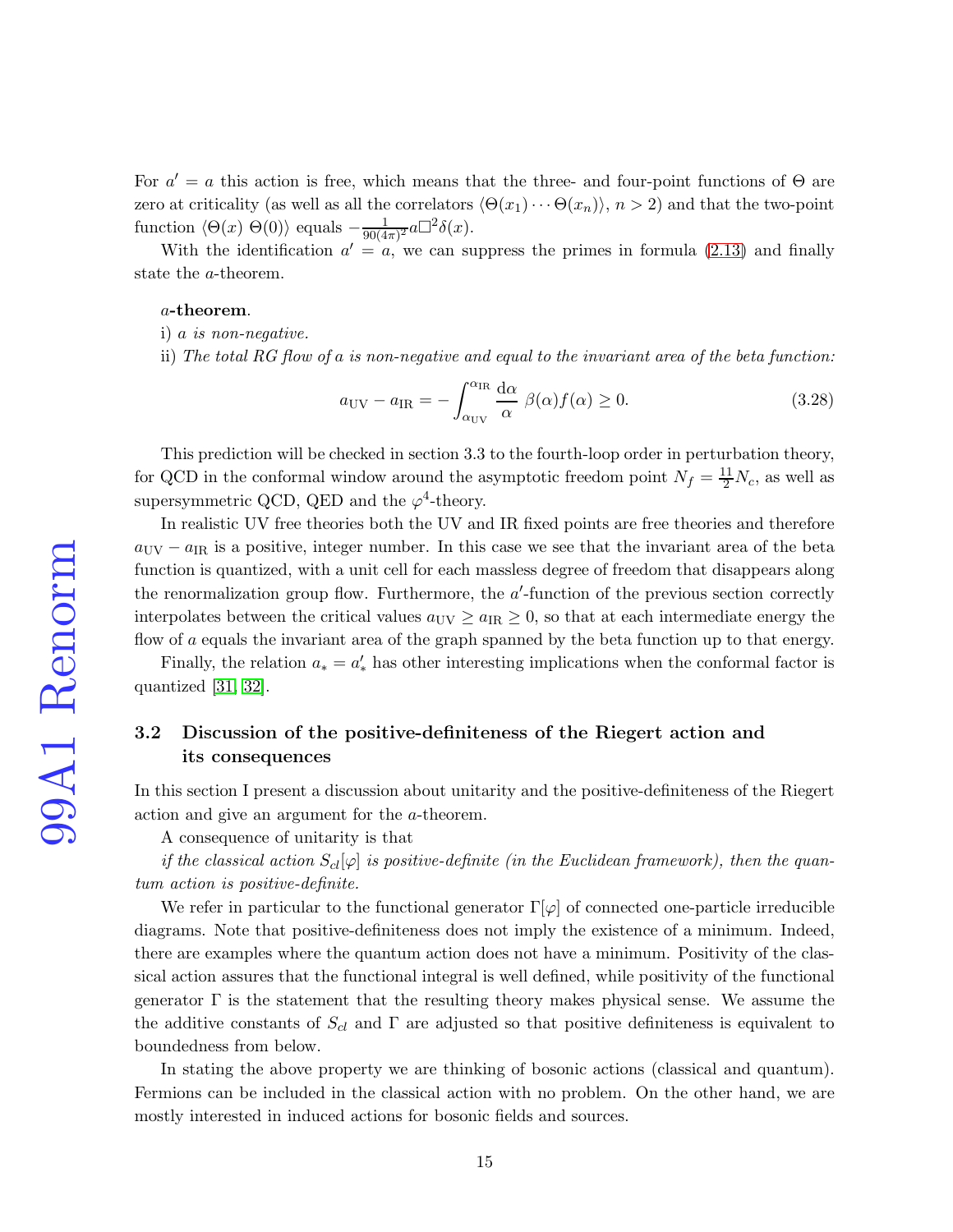The above statement would be trivial in the absence of divergences, but the regularization cuts off certain frequencies and therefore violates unitarity. The statement is therefore false in the regularized theory. Renormalization can be seen as the process of restoring positivity by compensating the undesirable effects of logarithms.

For example, the quadratic part of the induced action of fermions in an external electromagnetic field reads in momentum space

<span id="page-15-1"></span>
$$
-\frac{\beta_1}{32\pi} \int \frac{\mathrm{d}^4 p}{(2\pi)^4} |F_{\mu\nu}(p)|^2 \ln p^2 / \Lambda^2,
$$
\n(3.29)

where  $\beta_1$  is the one-loop coefficient of the beta function  $(\beta = \beta_1 \alpha + \mathcal{O}(\alpha^2))$  and  $\Lambda$  a cut-off. This expression is either positive or negative, depending on  $\beta_1$ ,  $\Lambda$  and the evaluation of the integral. If, however, the electromagnetic field is dynamical, there will be an additional contribution

$$
\frac{1}{16\pi\alpha(\Lambda)}\int \frac{\mathrm{d}^4p}{(2\pi)^4} |F_{\mu\nu}(p)|^2\,,\tag{3.30}
$$

which removes the divergence and restores positivity. Indeed,  $\alpha(\Lambda)$  is defined in such a way that the sum

<span id="page-15-0"></span>
$$
\frac{1}{16\pi} \int \frac{d^4 p}{(2\pi)^4} |F_{\mu\nu}(p)|^2 \left(\frac{1}{\alpha(\Lambda)} - \frac{\beta_1}{2} \ln p^2 / \Lambda^2\right) \tag{3.31}
$$

is independent of  $\Lambda$ . Now, the first term is always positive, while the negative contribution coming from the second term is originated by the region  $|p| < \Lambda$  if  $\beta_1 < 0$  and  $|p| > \Lambda$  if  $\beta_1 > 0$ . Either region is arbitrarily small in a suitable limit for  $\Lambda(\Lambda \to 0$  in the first case, which is the case of asymptotic freedom, and  $\Lambda \to \infty$  in the second case, which is the case of IR freedom) and therefore every negative contribution is reabsorbed. Correctly, in these limits  $\alpha(\Lambda) \to 0$ to compensate for the infinitely large negative contributions coming from the second term of [\(3.31\)](#page-15-0). Here there is a Landau pole, so that complete positivity is not restored order-by-order in perturbation theory, but just kept far from the perturbative regime. Positivity must be fully recovered, however, in the complete theory, which has to be unitary.

Equivalently, one defines a running coupling  $\alpha(|p|)$  and writes the action [\(3.31\)](#page-15-0) as

$$
\frac{1}{16\pi}\int\frac{\mathrm{d}^4p}{(2\pi)^4}\left|F_{\mu\nu}(p)\right|^2\frac{1}{\alpha(|p|)}.
$$

Then the statement is that the running coupling constant is everywhere positive, once it is positive at a given energy. This is clearly visible in the conformal window, where the running coupling constant is indeed positive at all energies. Positivity at a given energy is assured by the physical normalization.

We remark that it is crucial to *have* a parameter to reabsorb the violations of positivity. For example, if we just subtract the divergent part of [\(3.29\)](#page-15-1), but we do not do it with the help of a new (running) parameter we get an expression like

$$
-\frac{\beta_1}{32\pi} \int \frac{\mathrm{d}^4 p}{(2\pi)^4} |F_{\mu\nu}(p)|^2 \ln p^2 / \mu^2,\tag{3.32}
$$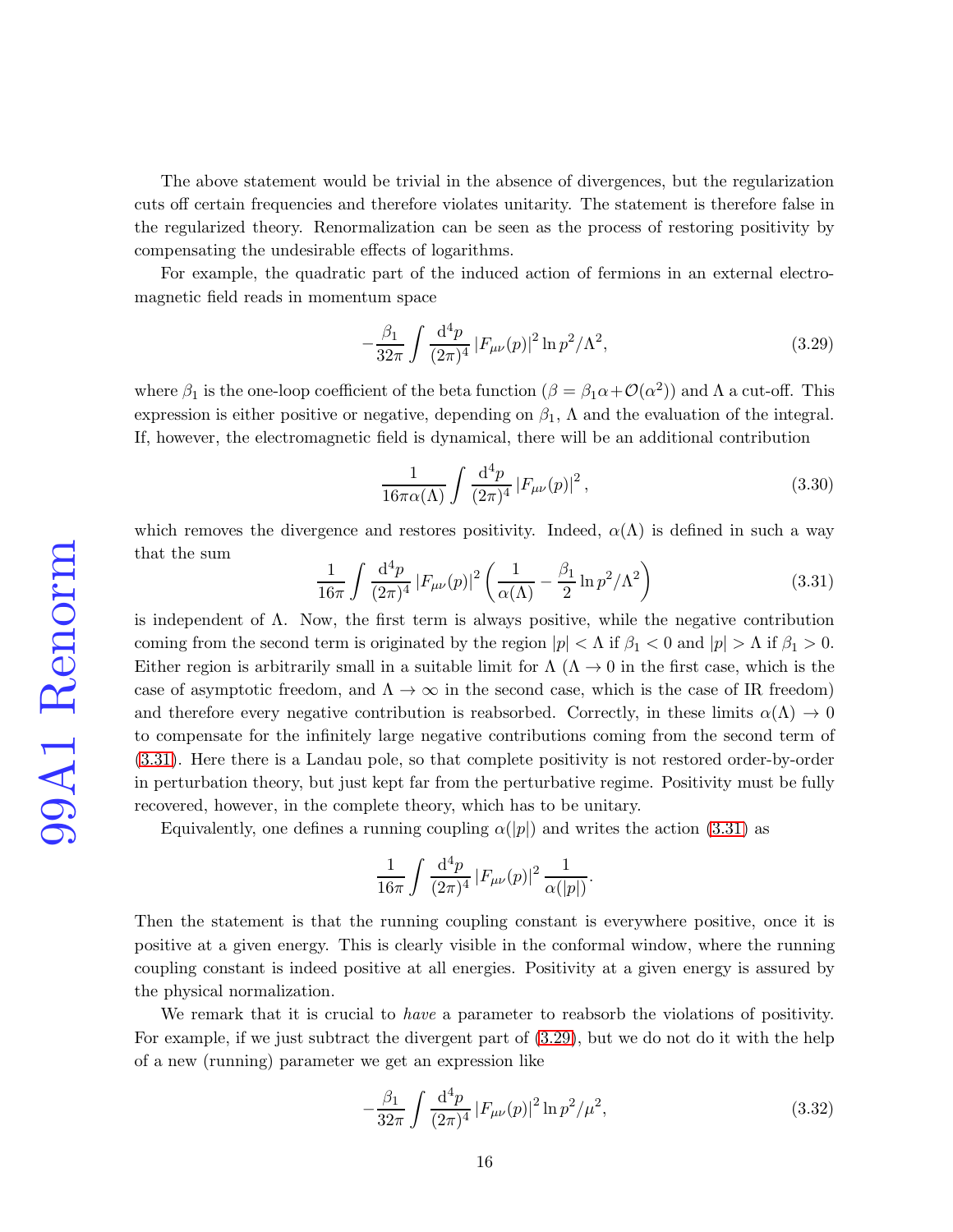with  $\mu$  arbitrary and finite. This expression is convergent, but has no chance to be positive. Renormalization is not just a pure subtraction of divergences, but, more deeply, it is the unique way to restore positivity.

In summary, the violations of positivity are parametrized by local terms and can be reabsorbed by appropriate local counterterms, multiplied by physical parameters that can eventually run in order to reabsorb the violations of positivity. If this goal cannot be achieved then the theory has negatively normed states and unitarity is violated.

These observations, we think, suggest an instructive way to look at renormalization, that we have not found emphasized in the existing literature<sup>[3](#page-16-0)</sup>.

#### Induced action for the external conformal factor

We now make a further step and consider induced actions for external sources  $\phi_{\text{ext}}$ . If we could ignore the problems associated with divergences we could state that

if the classical action  $S_{cl}[\varphi, \phi]$  is positive definite in the full space of fields  $\varphi$  and sources  $\phi$ , then the quantum action is positive definite in the full space of fields and sources.

In general, external sources are not such that the classical action  $S_{cl}[\varphi, \phi]$  is positive definite in the full space of fields and sources, but the (minimal) coupling to (external) gravity does satisfy this requirement.

The above statement is again spoiled by divergences or effects related to divergences (like the anomalies). Moreover, since an induced action for external fields is not equipped with the appropriate parameters under which the violations of positivity can be reabsorbed, it might have an indefinite sign.

For example, the Polyakov action  $S_P$  in two dimensions is negative definite and convergent. The Riegert action in four dimensions, as we are going to discuss, is positive and convergent. The quantities  $c, a, a'$  and h can be thought of as the matter contributions to the beta functions of higher-derivative quantum gravity and there is no reason why they should have a definite sign.

What we can expect nevertheless, is that if the induced action is convergent and positive at some energy scale, than it is positive at all energy scales. This statement well applies to our case.

In order to have a convergent induced effective action, one should consider sources coupled to evanescent operators [\[25\]](#page-28-3). The Riegert effective action, moreover, is convergent (notwithstanding the inverted  $\Box^2$ -operator), up to conformal-invariant terms (we recall that the Riegert action is defined up to such terms) and total derivatives. Indeed, the divergence due to the inverted  $\Box^2$ -operator is proportional to

$$
\left(\int d^4x \sqrt{g} \left[c_*W^2 - \frac{1}{3}a_*\left(G - \frac{2}{3}\Box R\right)\right]\right)^2
$$

and therefore harmless. Similarly in two dimensions the divergence is proportional to a total

<span id="page-16-0"></span><sup>&</sup>lt;sup>3</sup> We plan to elaborate further on this approach elsewhere.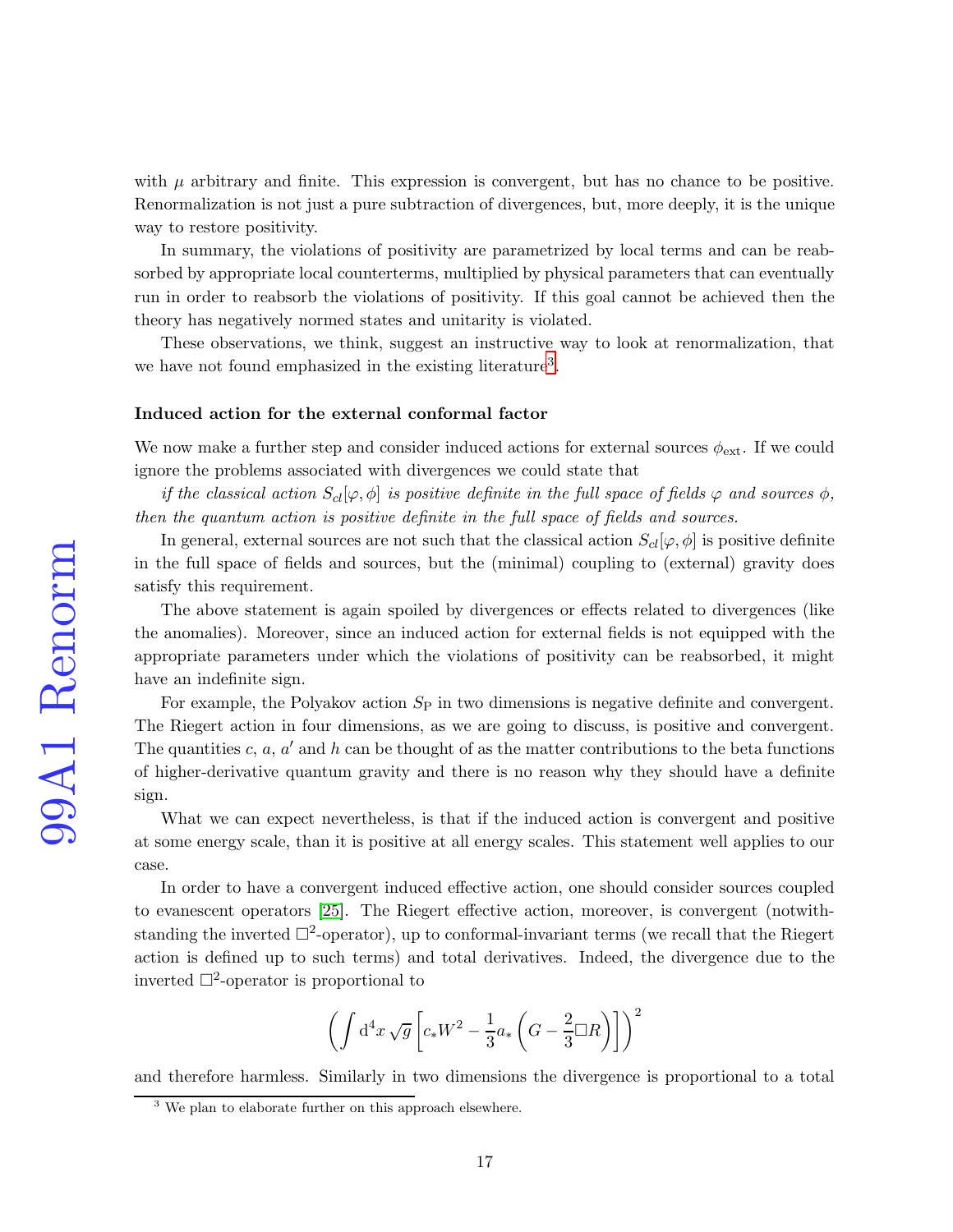derivative:

$$
\left(\int d^2x \sqrt{g}R\right)^2.
$$

Once we specialize to the conformal factor  $\phi$ , coupled to the evanescent operator  $\Theta$ , convergence is more apparent. This can be seen also off-criticality, where the quadratic part of the effective action is read from correlator [\(2.17\)](#page-9-0). In momentum space we have (dropping the contribution from infinity)

$$
\frac{1}{180(4\pi)^2} \int \frac{d^4p}{(2\pi)^4} (p^2)^2 \left| \tilde{\phi}(p) \right|^2 \left[ a'_{IR} + \frac{1}{2\pi^2} \int d^4x \ (1 - \cos(p \cdot x)) \frac{\beta^2(t)\tilde{f}(t)}{|x|^4} \right],
$$

which is convergent, and positive as long as  $a'_{IR}$  is. The expression between brackets is equal to  $a'_{UV}$  in the limit  $|p| \to \infty$  and to  $a'_{IR}$  in the limit  $|p| \to 0$  (but note that this expression does not interpolate monotonically between the two values; for this purpose one should use the function  $a'(t)$  constructed in section 2.1). As we see, there are cases where it is relatively easy to get positivity at all energies and this aspect of the problem is controlled by the local terms.

Convergence is an important property in the context of our discussion, because there is no local counterterm that can cure the first term,  $\int (\Box \phi)^2$ , in the Riegert action  $S_{\rm R}$ . The second term, instead,  $\int R^2$ , should be cured by the a'-ambiguity itself. We conclude that the total action should be positive-definite throughout the RG flow if it is at some intermediate energy. In the next subsections we show that this statement is equivalent to the full a-theorem.

#### Point (i) of the a-theorem

The total induced gravitational action contains three types of terms. The conformally invariant terms, convergent or divergent as they might be, are not visible in the Riegert action, which contains the other two types of terms. The first one is  $\int (\Box \phi)^2$ , with coefficient a, which we discuss here. The second term,  $\int \sqrt{g}R^2$ , is discussed in the next subsection.

There is no arbitrariness that can restore the eventual positivity violation in the term  $a \int (\Box \phi)^2$ , as we have already remarked. Our positivity arguments, i.e. that the action should be positive definite throughout the RG flow once it is positive definite at a reference energy, imply that  $a$  be positive also in the interacting fixed point, since certainly  $a$  is positive in the free field limit. However, it is puzzling to have an induced action like  $-c \int (\partial \phi)^2$  in two dimensions, which is always negative definite. There is no contraddiction with our statement, actually, since one might say that it does not apply to this case, because there is no reference energy at which the induced action is positive definite. Even better, we can observe that our statement implies also that if the induced action is negative definite, or indefinite, at some reference energy, then there cannot be any energy at which it is positive definite, which is true also in two dimensions.

#### Point (ii) of the a-theorem

The term  $\int \sqrt{g}R^2$  is not affected by divergences either. It is a well-known fact that there cannot be any  $R^2$ -term in the trace anomaly at criticality (the absence of divergences off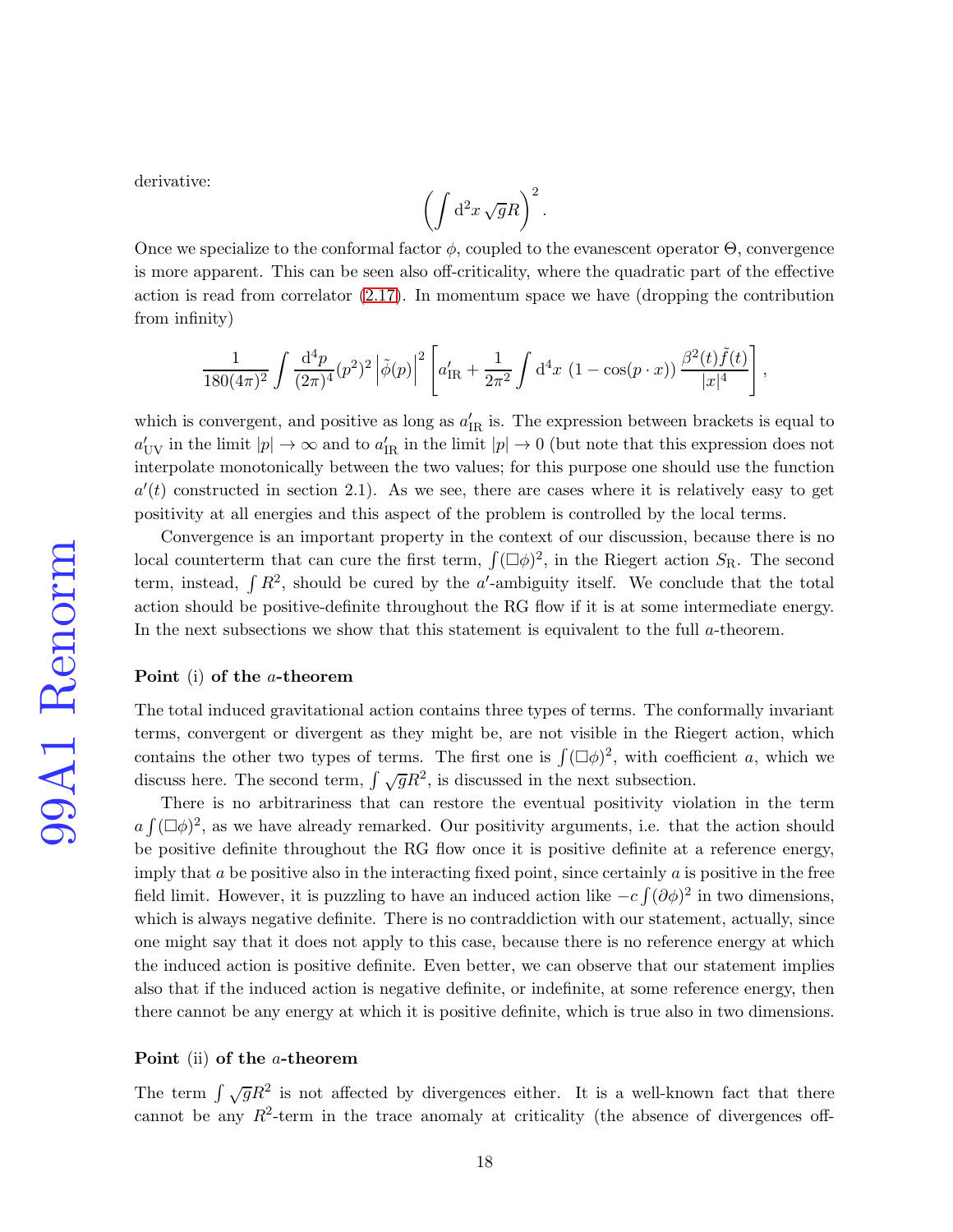criticality was discussed in section 2.2). Now, there is an arbitrary parameter associated with this term, precisely  $a'$ , and this should suffice to assure positivity, finally explaining what the  $a'$ -ambiguity is there for. Moreover, convergence implies that  $a'$  is not a running parameter, but just an additive constant, in agreement with the knowledge gained in the previous sections.

We conclude that the term  $\int \sqrt{g}R^2$  is positive-definite throughout the renormalization group flow, once its coupling constant  $a' - a$  is normalized to be positive at a given energy (we can choose one of the two fixed points). This observation is sufficient to prove point (ii) of the a-theorem, as we now show.

Now, the term proportional to  $\int \sqrt{g}R^2$  is bounded from below at criticality if

<span id="page-18-0"></span>
$$
a'_* \ge a_*.\tag{3.33}
$$

This condition has to hold throughout the renormalization group flow, in particular

$$
a'_{\text{UV}} \ge a_{\text{UV}} \qquad \Leftrightarrow \qquad a'_{\text{IR}} \ge a_{\text{IR}}.
$$

Now, we know that

 $a'_{\text{UV}} \ge a'_{\text{IR}}.$ 

Let us fix a' by demanding that a and a' coincide in the UV,  $a'_{UV} = a_{UV}$ . Then we have, combining the various inequalities derived so far:

$$
a_{\rm UV} = a'_{\rm UV} \ge a'_{\rm IR} \ge a_{\rm IR},
$$

wherefrom the claimed inequality  $a_{\text{UV}} \ge a_{\text{IR}}$  follows.

Now, let us tentatively suppose that with the normalization  $a'_{UV} = a_{UV}$  we have the strict inequality  $a'_{\rm IR} > a_{\rm IR}$ . We prove that this is absurd and conclude that  $a'_{\rm IR} = a_{\rm IR}$ .

We can do this by changing the normalization of a' with the shift  $a' \to a'$  new  $= a' - a'_{IR} + a_{IR}$ , so that  $a'_{IR}^{new} = a_{IR}$ . We have  $a'_{UV} \rightarrow a'_{UV}^{new} = a'_{UV} - a'_{IR} + a_{IR}$  and therefore  $a'_{UV}$  no longer satisfies the inequality [\(3.33\)](#page-18-0):  $a'_{UV}^{\text{new}} < a_{UV}$ . This is a contradiction. We conclude that

<span id="page-18-1"></span>
$$
a'_{\rm UV} = a_{\rm UV} \qquad \Leftrightarrow \qquad a'_{\rm IR} = a_{\rm IR}.\tag{3.34}
$$

In conclusion, the total RG flows of  $a$  and  $a'$  are equal and given by formula  $(3.28)$ . The identification  $a' = a$  is consistent and the difference  $a_{\text{UV}} - a_{\text{IR}}$  is equal to the area of the graph of the beta function. The interplay between unitarity and renormalization is able to turn a simple set of inequalities into a precise non-perturbative formula.

Another way to state our result is that the coupling constant for the term  $R^2\sqrt{g}$ , which is  $a' - a$ , is non-renormalized. This is not surprising, in the end, since the running behaviour of a coupling constant is due to divergent contributions, but the  $a'$ -ambiguity is fully finite.

Note that the result [\(3.34\)](#page-18-1) would follow even if positivity implied  $a'_* \le a_*$  instead of [\(3.33\)](#page-18-0).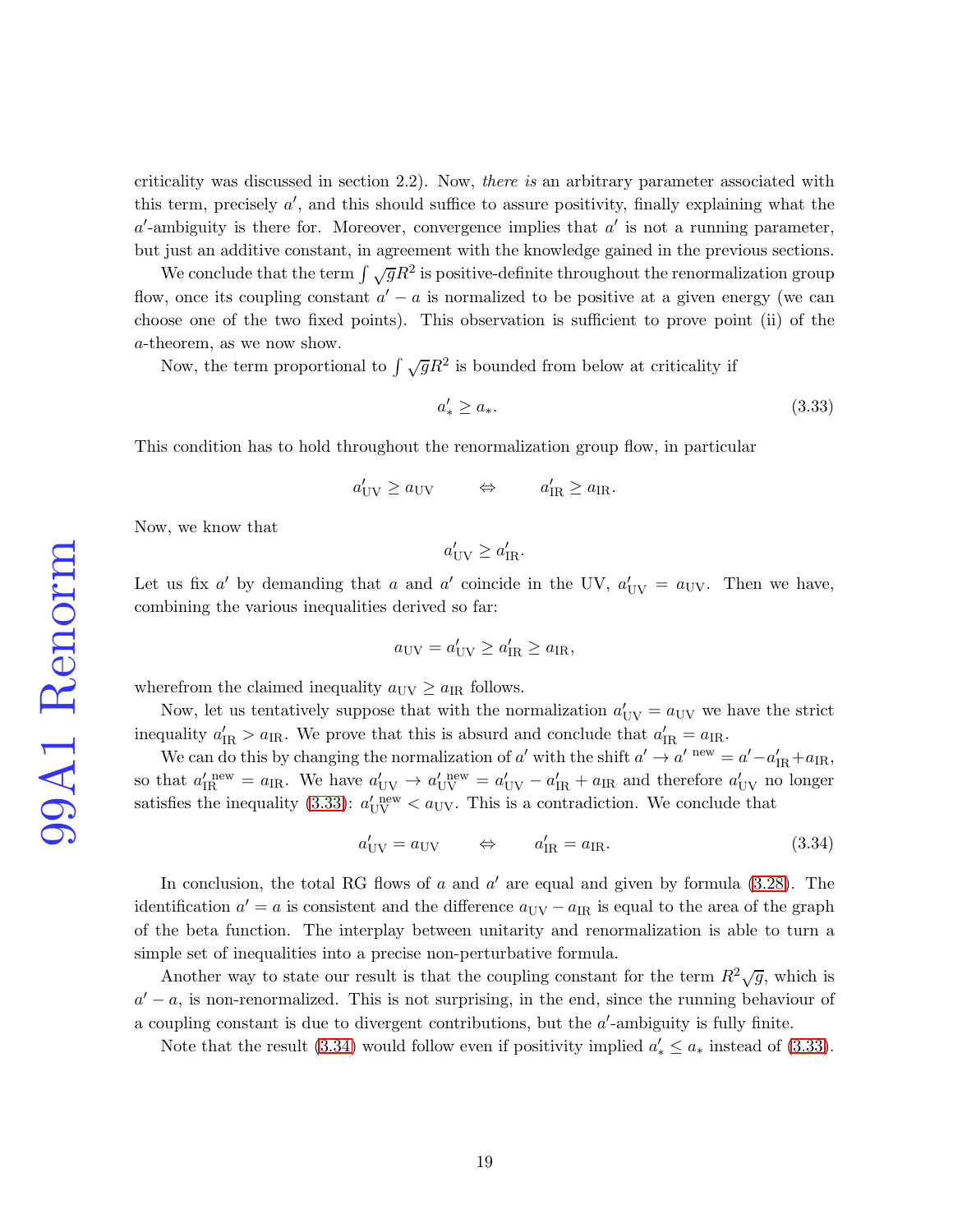#### 3.3 Perturbative checks

In this section we check our predictions to the fourth loop order in perturbation theory around the free fixed point. The strategy for computing higher-loop corrections to the trace anomaly was formulated by Brown and Collins [\[34\]](#page-28-11), applied by Hathrell [\[10,](#page-27-3) [11\]](#page-27-4) and Freeman [\[35\]](#page-28-12) to the third-loop order, and extended by Jack and Osborn to the fourth-loop order (and in several other directions) [\[36\]](#page-29-0).

We begin with the third loop analysis and use mostly the results of refs. [\[10,](#page-27-3) [11\]](#page-27-4), since, to our knowledge, the papers by Hathrell are the only ones in which the term  $\Box R$  is treated explicitly. The paper by Freeman does not calculate  $a'$ , but it contains enough information to derive it, once Hathrell's formulas are used. Moreover, the Hathrell–Freeman results are easily extended to a general third-loop expression that can be directly applied, in particular, to the QCD conformal window, in the neighbourhood of the asymptotic-freedom point. Such a formula shows perfect agreement with our prediction, i.e. that the total RG flows of  $a$  and  $a'$ coincide and are equal to the invariant area of the graph of the beta function.

For the purposes of this section, there is no difference between tilded and untilded quantities of section 1. Indeed, we are just interested in comparing critical values and flows of critical values.

In massless QED we have [\[10\]](#page-27-3)

$$
\tilde{c} = 18 + \frac{70}{3} \frac{\alpha}{4\pi} + \mathcal{O}(\alpha^2), \qquad \tilde{a} = 73 - 180 \left(\frac{\alpha}{4\pi}\right)^2 + \mathcal{O}(\alpha^3),
$$
  

$$
\tilde{a}' = a'_* - 180 \left(\frac{\alpha}{4\pi}\right)^2 + \mathcal{O}(\alpha^3), \qquad f_* = 45.
$$

These values are independent of the subtraction scheme. While  $\tilde{c}$  required an independent calculation, the perturbative corrections of  $\tilde{a}$  and  $\tilde{a'}$  were computed from each other and turn out to be equal. This coincidence is already what we need, nevertheless the perturbative check is not exhausted by this observation, since the above flows turn out to have the wrong signs. The explanation of this fact will emerge from the final formula. For the moment, we keep this observation in mind.

Similarly, in pure Yang–Mills theory with gauge group  $G$  we have [\[35\]](#page-28-12)

$$
\tilde{c} = 4 \dim G \left[ 3 - \frac{20 \alpha}{3} \frac{\alpha}{4\pi} C(G) + \mathcal{O}(\alpha^2) \right], \qquad \tilde{a} = 2 \dim G \left[ 31 + 255 \left( \frac{\alpha}{4\pi} \right)^2 C(G)^2 + \mathcal{O}(\alpha^3) \right],
$$
  

$$
\tilde{a'} = a'_* + 510 \dim G \left( \frac{\alpha}{4\pi} \right)^2 C(G)^2 + \mathcal{O}(\alpha^3), \qquad f_* = 45 \dim G.
$$

In [\[35\]](#page-28-12)  $a'$  is not calculated explicitly, but the formula for the function  $h(\alpha)$  is given. We have used the techniques of Hathrell to derive a' from  $h(\alpha)$ . It is clear that the two terms  $\Box R$  and  $R^2$  in  $\Theta$  are related and one can indeed work out the precise relationship as in [\[10\]](#page-27-3). We observe that, again, the first perturbative corrections to  $\tilde{a}$  and  $\tilde{a'}$  coincide, but have the wrong sign.

Going through Hathrell and Freeman's calculations, we have derived a very simple general formula for the flows of a and  $a'$  for asymptotically free theories with a perturbative IR fixed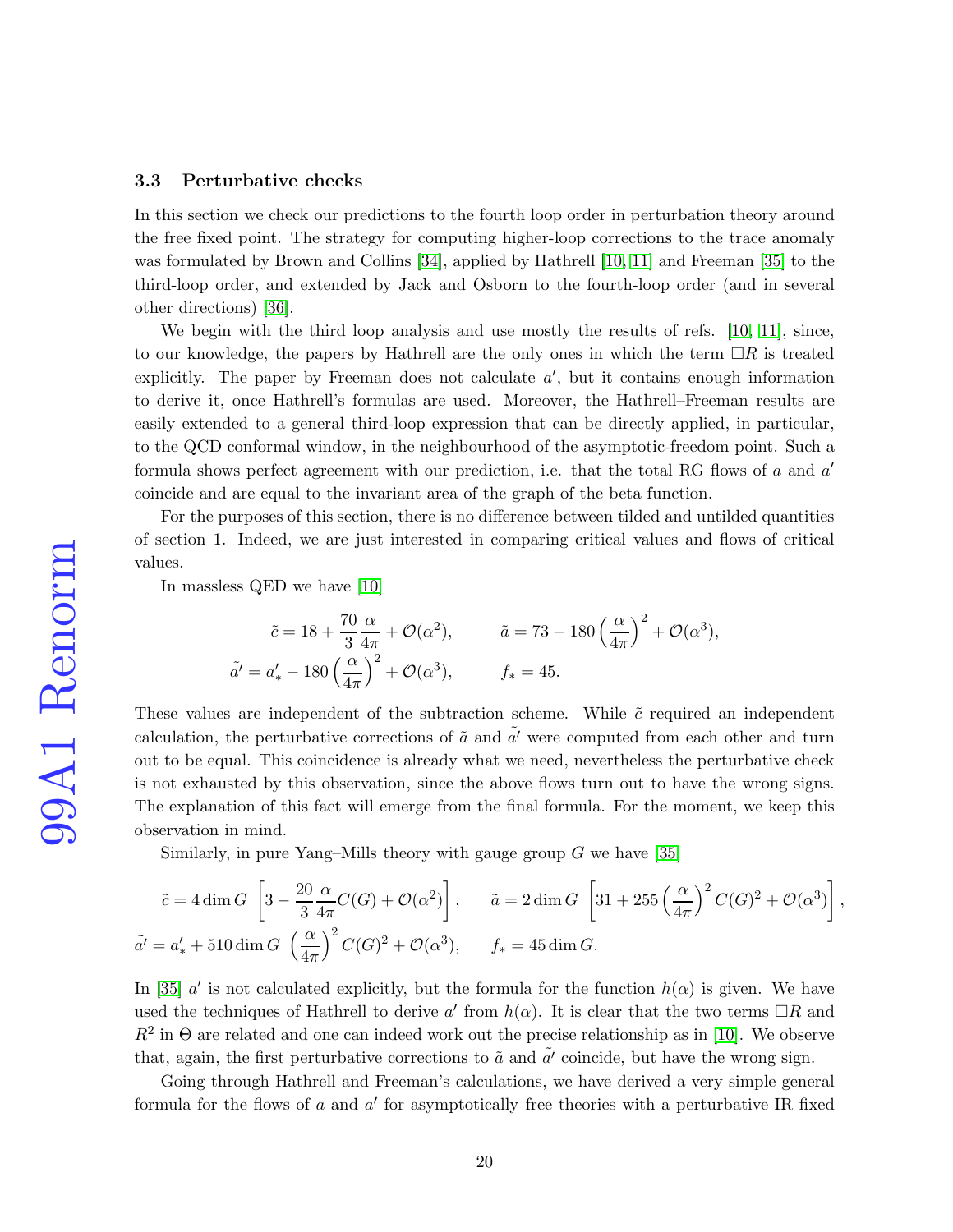point. We have

<span id="page-20-0"></span>
$$
a_{\rm UV} - a_{\rm IR} = a'_{\rm UV} - a'_{\rm IR} = \frac{1}{2} f_{\rm UV} \beta_2 \alpha_{\rm IR}^2 + \mathcal{O}(\alpha_{\rm IR}^3) = \frac{1}{2} f_{\rm UV} \frac{\beta_1^2}{\beta_2^2} + \mathcal{O}\left(\frac{\beta_1^3}{\beta_2^3}\right),\tag{3.35}
$$

where  $\beta_1$  and  $\beta_2$  are the first two coefficients of the beta function,  $\beta(\alpha) = \beta_1\alpha + \beta_2\alpha^2 + \mathcal{O}(\alpha^3)$ . If the theory is IR-free, instead, the formula has an additional minus sign. Hathrell and Freeman's results are correctly reproduced  $(\frac{1}{2}f_{UV}\beta_2\alpha_{IR}^2 \to \frac{1}{2}f_{UV}\beta_2\alpha^2$  for the perturbative corrections in the absence of a fixed point): in QED,  $\beta_1 = 2/(3\pi)$  and  $\beta_2 = 1/(2\pi^2)$ ; in pure Yang-Mills theory,  $\beta_1 = -11N_c/(6\pi)$ ,  $\beta_2 = -17N_c^2/(12\pi^2)$ . Hathrell does not observe the equality of the  $a$ - and  $a'$ -flows, but it is relatively simple to show that this result is, to some extent, implicit in the derivation, at least to the third-loop order. The key formula is (5.27) of [\[10\]](#page-27-3).

At this point it is straightforward to show that our formula [\(3.28\)](#page-14-0) gives exactly the same result as [\(3.35\)](#page-20-0), as we wanted.

Our theorem allows us to derive the above three-loop result in a straightforward way. One just needs the one-loop value of f and the two-loop formula of the beta function. Extending the techniques of Hathrell and Freeman to all orders in perturbation theory should allow us to prove the equality of the fluxes of  $a$  and  $a'$  in a direct way. An effort in this sense is being undertaken.

The sign mismatches noted above have the following explanation: the second coefficient  $\beta_2$ is positive only when there is an IR fixed point, while it is negative in pure Yang–Mills theory, where there is no such point. The a-theorem does not need to hold, in general, when the IR fixed point does not exist and several cases of this kind were indeed found in ref. [\[7\]](#page-27-0). In particular, a is often negative off the conformal window. It is nevertheless gratifying to observe that the coefficient in question is precisely  $\beta_2$ , so that as soon as the IR fixed point exists, the theorem is satisfied and when the theorem is not satisfied, this is a signal that the IR fixed point does not exist (it might still exist, as in QCD, after the introduction of the relevant non-perturbative effects, but this would change also the formulas for the RG flows of  $a$  and  $a'$ , and in the end the a-theorem will have to be satisfied). The non-existence of an interacting fixed point in QED was established in ref. [\[38\]](#page-29-1).

Concretely, in QCD with  $N_f$  flavours and  $N_c$  colours we have

$$
a_{\rm UV} - a_{\rm IR} = \frac{44}{5} N_c N_f \left( 1 - \frac{11}{2} \frac{N_c}{N_f} \right)^2 = a_{\rm UV}' - a_{\rm IR}'.
$$

For a generic gauge group  $G$  and representation  $R$  we take the two-loop beta function from [\[39\]](#page-29-2). We have

$$
a_{\rm UV} - a_{\rm IR} = \frac{605\,C(G)\,\dim G}{7C(G) + 11C(R)} \left(1 - \frac{11}{4} \frac{C(G)}{T(R)}\right)^2 = a'_{\rm UV} - a'_{\rm IR}.
$$

In supersymmetric QCD, formula [\(3.35\)](#page-20-0) is in agreement with the exact results of [\[6\]](#page-26-5). For concreteness, we take N=1 SQCD with group  $G = SU(N_c)$  and  $N_f$  quanks and antiquarks in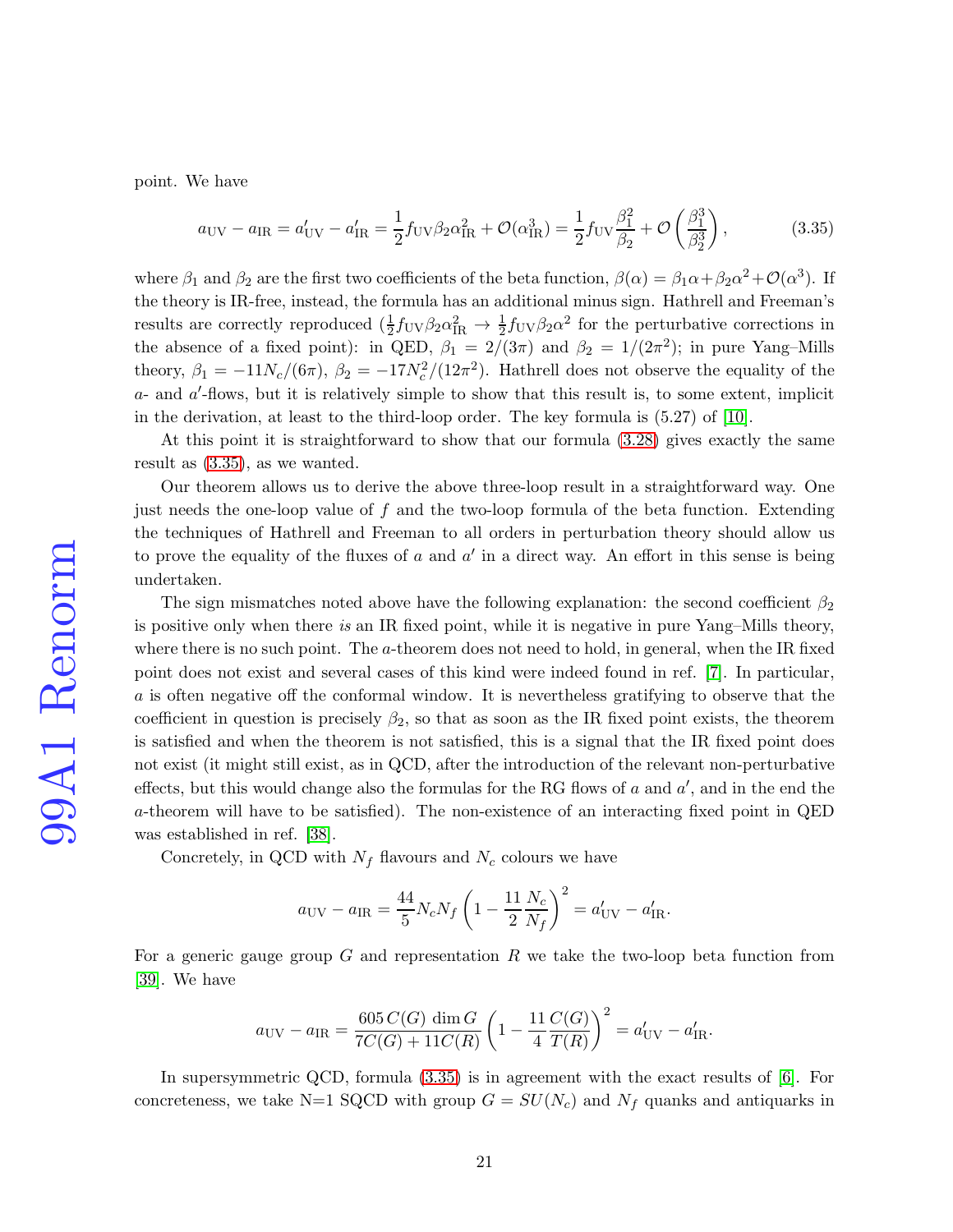the fundamental representation. The value of  $f_{\rm UV}$  is still 45 dim G and  $\beta_1 = -\frac{1}{2\pi}(3N_c - N_f)$ ,  $\beta_2 = N_c N_f / (4\pi^2)$ . We have for  $N_f \lesssim 3N_c$ ,

$$
a_{\rm UV} - a_{\rm IR} = \frac{45}{2} N_c N_f \left( 1 - 3 \frac{N_c}{N_f} \right)^2 = a_{\rm UV}' - a_{\rm IR}',
$$

in agreement with the exact formula [\[6\]](#page-26-5)

$$
a_{\rm UV} - a_{\rm IR} = \frac{15}{2} N_c N_f \left( 1 - 3 \frac{N_c}{N_f} \right)^2 \left( 2 + 3 \frac{N_c}{N_f} \right)
$$

(recall that there is an additional factor of 360 with respect to ref. [\[6\]](#page-26-5) due to a change in the normalization).

As a further confirmation, we report the results for a scalar field  $\varphi$  with a  $\frac{\lambda}{4!} \varphi^4$ -interaction from [\[11\]](#page-27-4):

$$
\tilde{c} = 1 - \frac{5}{36} \frac{\lambda^2}{(4\pi)^4} + \mathcal{O}(\lambda^3), \qquad \tilde{a} = 1 + \frac{85}{288} \frac{\lambda^4}{(4\pi)^8} + \mathcal{O}(\lambda^5),
$$
  

$$
\tilde{a'} = a'_* + \frac{85}{288} \frac{\lambda^4}{(4\pi)^8} + \mathcal{O}(\lambda^5) \qquad f_* = \frac{5}{8(4\pi)^4}.
$$

Ref. [\[11\]](#page-27-4) does not give the  $a'$  correction explicitly, which was calculated using [\[10\]](#page-27-3). The first perturbative corrections to  $\tilde{a}$  and  $\tilde{a'}$  are still equal, although they are related in a more complicated way, as a reflection of the discussion of section 2.3. Nevertheless, to the second loop order we can neglect the renormalization mixing between the stress tensor and  $\Box \varphi^2$ .

Our predictions agree with the results of Hathrell, but the formula is now slightly different from [\(3.35\)](#page-20-0). We have  $\Theta = -\frac{\beta}{4!} \varphi^4$  and  $\beta(\lambda) = \mu \frac{d\lambda}{d\mu} = \frac{3}{(4\pi)}$  $\frac{3}{(4\pi)^2}\lambda^2 - \frac{17}{3(4\pi)}$  $\frac{17}{3(4\pi)^4}\lambda^3+\mathcal{O}(\lambda^4)=\beta_1\lambda^2+\beta_2\lambda^3+$  $\mathcal{O}(\lambda^4)$ , so that

$$
a_{\rm UV} - a_{\rm IR} = \int_0^{\lambda_{\rm UV}} d\lambda \,\beta(\lambda) f(\lambda) = -\frac{1}{12} \beta_2 f_{\rm IR} \lambda_{\rm UV}^4 + \mathcal{O}(\lambda^5).
$$

Note that in order to apply our formula correctly in the absence of an interacting fixed point, we have to treat  $\beta_1$  as an independent ("small") parameter and pretend that an UV fixed point does exist at  $\lambda_{\text{UV}} = -\frac{\beta_1}{\beta_2}$  $\frac{\beta_1}{\beta_2}$ . Therefore we write  $\beta(\lambda) = \beta_2 \lambda^2 (\lambda - \lambda_{\rm UV}) + \mathcal{O}(\lambda^4)$  and replace β<sub>1</sub> with  $-\beta_2\lambda_{\rm UV}$  everywhere else. Finally, we compare the coefficient multiplying  $\lambda_{\rm UV}^4$  in the expression of  $a_{\rm UV} - a_{\rm IR}$  with Hathrell's result. The numerical factor  $\frac{1}{12}$ , instead of  $\frac{1}{2}$ , is due to the different powers of  $\lambda$  appearing in the beta function and is crucial for the test.

#### Fourth-loop-order checks

We can check agreement to the fourth-loop order using the calculations done by Jack and Osborn in ref. [\[36\]](#page-29-0). Again, we have to merge these results with some basic formulas of Hathrell's [\[10\]](#page-27-3) to extract the precise expression for  $a'$ , which is not given explicitly in [\[36\]](#page-29-0). We do not give here the complete derivation, but provide a vucabulary that allows the reader to surf on the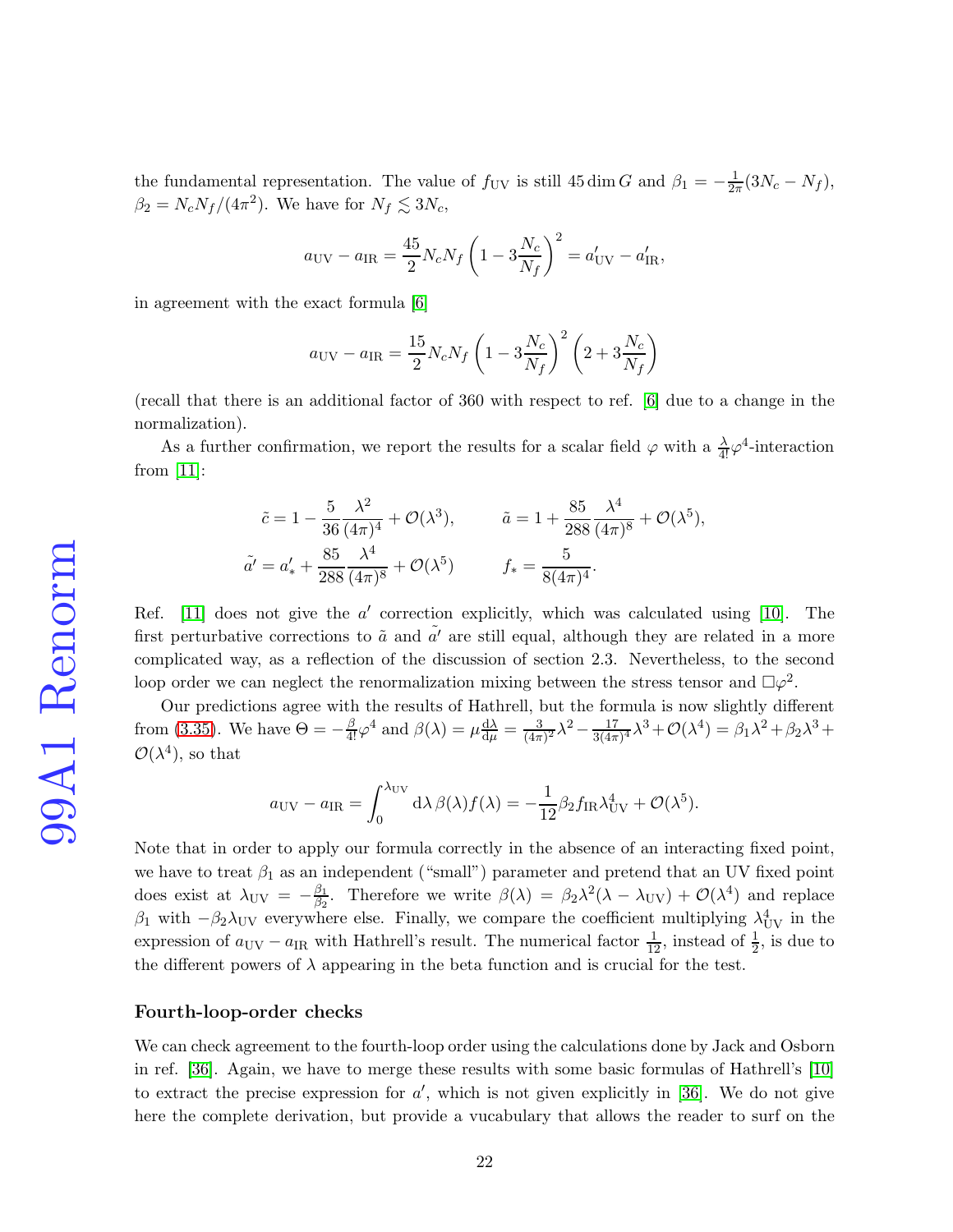various references and notations. Unfortunately, the various pieces of the puzzle are distributed in many different papers. For concreteness, we treat the case of a gauge field theory.

Our  $a'$  is

$$
-720(4\pi)^{2}(c' + \bar{c}(\alpha) - \sigma(\alpha)) = -720(4\pi)^{2}(c - \sigma)
$$

in Hathrell's notation (this c has nothing to do with our c).  $c'$  denotes the arbitrary additive constant. Hathrell proves that  $c(\alpha)$  and  $\sigma(\alpha)$  are related by the formula  $\sigma = -\alpha \frac{\partial \bar{c}}{\partial \alpha}$ . The quantity  $\beta_c = -\sigma\beta$  coincides with the  $\beta_c$  of [\[36\]](#page-29-0). The notations for the coupling constants are asfollows ([\[36\]](#page-29-0) $\rightarrow$ [\[10\]](#page-27-3)):  $g^i = \frac{1}{g^2}$  $\frac{1}{g^2}\rightarrow \frac{1}{4\pi\alpha},\ \beta^i=-\frac{2}{g^3}$  $\frac{2}{g^3}\beta(g) \rightarrow -\frac{1}{4\pi\alpha}\beta(\alpha).$ 

 $\beta_c$  is written as  $\frac{1}{8} \left( \chi_{ij}^a \beta^i \beta^j - \beta^i \frac{\partial X}{\partial g^i} \right)$  in [\[36\]](#page-29-0) and  $\chi_{ij}^a = \frac{g^6}{4}$  $\frac{q^6}{4}\chi^a(g)$ . The explicit expression of  $\chi^{\mathfrak{a}}(g)$  (related to our function f - see below) is given in the second line of formula (5.12) of ref. [\[36\]](#page-29-0).

We find therefore

$$
\sigma = \frac{\alpha}{8} \frac{\partial X}{\partial \alpha} - \frac{\pi}{8} \alpha \beta \chi^{a}.
$$

Denoting the total flow  $k_{\text{UV}} - k_{\text{IR}}$  of a generic quantity k with  $\Delta k$ , we have  $\Delta \sigma = \frac{1}{8} \Delta \left( \alpha \frac{\partial X}{\partial \alpha} \right)$ . On the other hand,

$$
\Delta \bar{c} = \int_{\text{IR}}^{\text{UV}} d\alpha \frac{\partial \bar{c}}{\partial \alpha} = -\int_{\text{IR}}^{\text{UV}} d\alpha \frac{\sigma}{\alpha} = -\frac{1}{8} \Delta X - \frac{\pi}{8} \int_{\text{UV}}^{\text{IR}} d\alpha \beta \chi^{a}.
$$

Therefore we can write

<span id="page-22-0"></span>
$$
\Delta a' = 90(4\pi)^2 \Delta \left( X + \alpha \frac{\partial X}{\partial \alpha} \right) + 90\pi (4\pi)^2 \int_{\text{UV}}^{\text{IR}} d\alpha \,\beta \chi^a. \tag{3.36}
$$

Now, we learn from formula (29) of [\[37\]](#page-29-3) that

$$
X + \alpha \frac{\partial X}{\partial \alpha} = -2\chi_{ij}^{\mathbf{a}} \beta^i g^j + \beta^i \frac{\partial X'}{\partial g^i},
$$

for a certain regular function X' (called Y in [\[36\]](#page-29-0)). This suffices to assure that the first term on the right-hand side of  $(3.36)$  vanishes. Therefore we recover our formula for  $\Delta a'$  once we identify f with  $-90\pi\chi^a(4\pi)^2\alpha$ . Using (5.12) of [\[36\]](#page-29-0) we see that this identification agrees with our previous third-loop-order results  $(f = 45 \dim G + \mathcal{O}(\alpha)).$ 

On the other hand, we have

$$
\Delta a = 360(4\pi)^2 \int_{\rm IR}^{\rm UV} d\alpha \, \frac{\partial \tilde{\beta}_{\rm b}}{\partial \alpha} = -45\pi (4\pi)^2 \int_{\rm UV}^{\rm IR} \frac{d\alpha}{\alpha} \beta \chi^{\rm g} \alpha.
$$

Now  $\chi^{\text{g}} = -2\chi^{\text{a}}$  up to the fourth-loop order (see formula (5.12) of [\[36\]](#page-29-0)). This is the analogue of Hathrell's key relation (formula (5.27) of [\[10\]](#page-27-3)), used for the three-loop checks. We conclude that the identification  $\Delta a = \Delta a'$  is consistent to the fourth-loop order included, as we wished to show.

According to the references that we have used, the extension of the three- and four-loop agreement to all orders is not trivial. In saying that the higher order effects will conspire to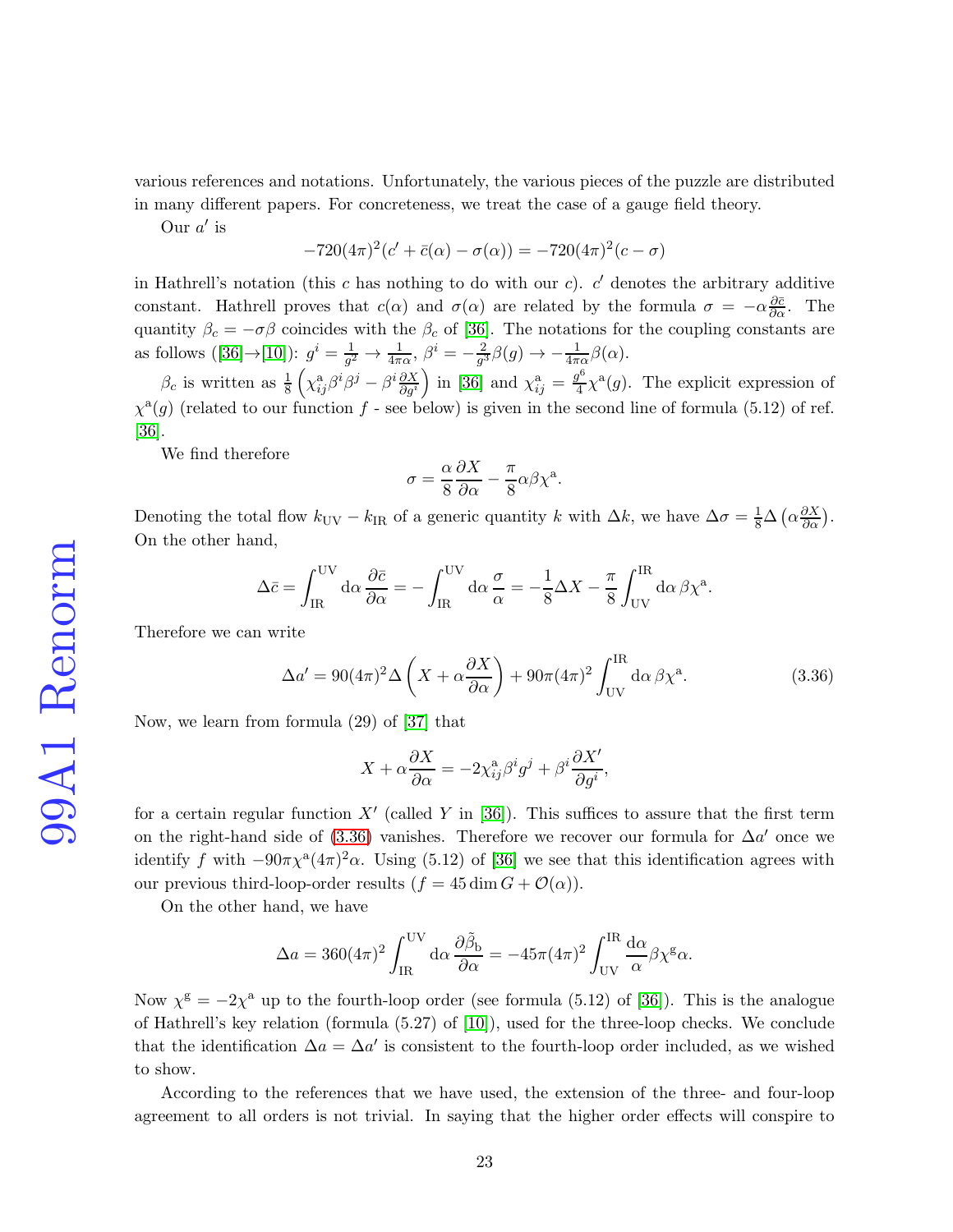satisfy our statement we are making a strong claim. Pursuing this check to even higher orders would be desirable and is not out of reach, given that exact formulas exist in supersymmetric theories. The fifth-loop-order correction to  $a$  "just" needs the four-loop beta function [\[40\]](#page-29-4) and the three-loop expression of  $f$ .

#### 3.4 The Casimir effect

The identification  $a' = a$  allows us to give an unambiguous expression for the Casimir effect on a given manifold  $M$ . The derivation, that we do not repeat here, is performed by mapping the manifold  $M$  into a conformally equivalent manifold  $M'$  where the effect is known. We refer to the papers of Blöte, Cardy and Nightingale  $[41]$  and Affleck  $[42]$  for details. For example, on a cylinder of radius r the formula for the vacuum energy  $E_0$  reads in our notation, using the results of Cappelli and Coste [\[30\]](#page-28-7),

$$
E_0 = \frac{1}{360} \frac{a}{r}, \qquad \qquad \left( E_0 = -\frac{1}{12} \frac{c}{r} \quad \text{in two dimensions.} \right)
$$

For a' generic the expression reads

$$
E_0 = \frac{1}{1440} \frac{3a + a'}{r},
$$

and the shift of  $a'$  can be seen as a shift in the vacuum energy  $E_0$ . Quantum irreversibility can be reformulated as a statement on the vacuum energy,  $E_{\text{UV}} \geq E_{\text{IR}} \geq 0$ .

## 3.5 "Proper" beta function and coupling constant

Our formula, as we have stressed already, gives a natural geometrical interpretation of quantum irreversibility, which turns out to be quantitatively measured by the invariant area of the graph of the beta function between the critical points. At intermediate scales  $\mu$ , the quantity  $a[\alpha(\mu)]$ knows about the area spanned by the part of graph up to the scale  $\mu$  (see Fig. 1). There is a universal cell of unit area for each massless degree of freeedom. The number of massless degrees of freedom disappearing between two given energy scales is equal to the area of the graph of the beta function included between those scales.

Using the results of the previous sections, we can introduce a notion of covariance related to scheme dependence and define a "proper" coupling constant  $\bar{\alpha}$  and beta function  $\beta(\bar{\alpha})$ . We observe that the function  $f(\alpha)$  is a metric in the space of couplings. Precisely, when there are more couplings and  $\Theta = \beta_i \mathcal{O}_i$  we have

$$
\langle \Theta(x) \ \Theta(y) \rangle = \frac{1}{15\pi^4} \ \frac{\beta_i[\alpha(t)] f_{ij}[\alpha(t)] \beta_j[\alpha(t)]}{|x - y|^8} \ , \qquad \text{for } x \neq y. \tag{3.37}
$$

and the matrix  $f_{ij}$  is positive definite. The total a-flow is then expressed in the form

$$
a_{\rm UV} - a_{\rm IR} = -\int_{\ln \alpha_{\rm UV}}^{\ln \alpha_{\rm IR}} d\ln \alpha_i \ \beta_j(\alpha) f^{ij}(\alpha);
$$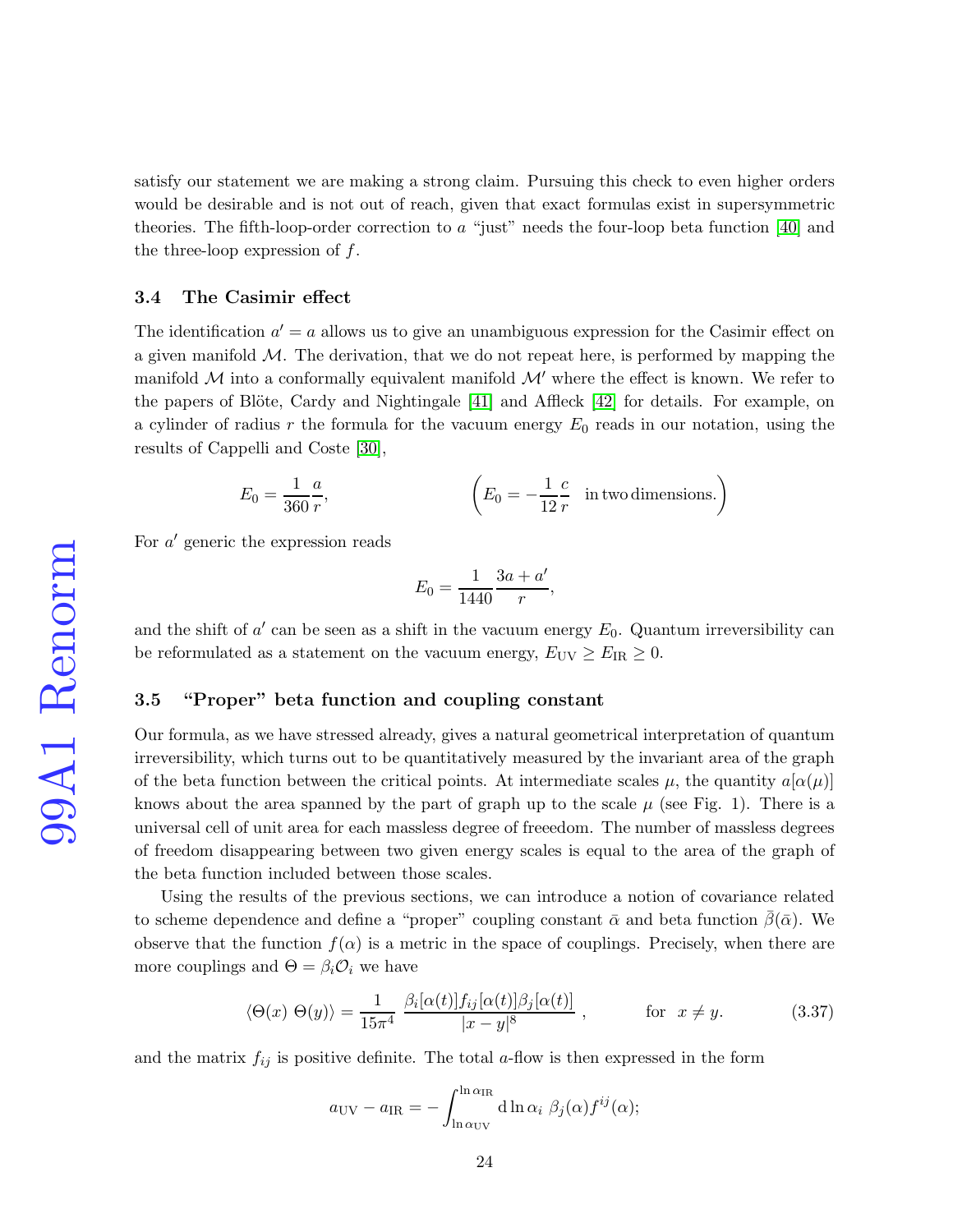$f^{ij}$  is a sort of "target" metric for the map  $t \to \alpha_i(t)$ . This map is the path connecting  $\alpha_{UV}$ with  $\alpha_{IR}$  in the space of couplings, and it is in general scheme-dependent, as well as the metric  $f^{ij}(\alpha)$  and  $\beta_i$ . The integral is reparametrization-invariant. In this context reparametrization invariance is precisely scheme independence.



Fig. 1. Quantum irreversibility.

By definition, the proper coupling constant is the coupling constant for which the metric is identically equal to the free-field (UV) value,  $\bar{f}_{ij}(\bar{\alpha}) = (f_{UV})_{ij}$ . Both  $\beta_i$  and  $f_{ij}$  depend on the scheme and in the "proper" scheme one can measure these quantities in a universal way.

Let us focus on the case of a single coupling constant  $\alpha$ , for simplicity. By definition, we can write

$$
\beta^2(\alpha)f(\alpha) = \overline{\beta}^2(\overline{\alpha})f_{\rm UV}.
$$

Moreover, we have

$$
\bar{\beta}(\bar{\alpha}) = \frac{\mathrm{d}\ln\bar{\alpha}}{\mathrm{d}\ln\mu} = \frac{\mathrm{d}\ln\bar{\alpha}}{\mathrm{d}\ln\alpha}\beta(\alpha),
$$

so that the formula relating the proper coupling constant to the starting one, reads

$$
\bar{\alpha}(\alpha) = \bar{\alpha}(\alpha_0) \exp \left( \int_{\alpha_0}^{\alpha} \frac{d\alpha'}{\alpha'} \sqrt{\frac{f(\alpha')}{f_{\rm UV}}} \right).
$$

 $\bar{\alpha}$  is a power expansion in  $\alpha$ . An arbitrary integration constant survives in  $\bar{\alpha}$  as a remnant of scheme dependence.  $\beta$ , instead, is uniquely fixed and universal.

For example, one can fix the integration constant at the IR fixed point (which we assume to be an interacting conformal field theory), by setting  $\alpha_0 = \alpha_{\text{IR}}$ . There is no universal way to choose the overall factor  $\bar{\alpha}(\alpha_{IR})$ . If the IR fixed point is strongly coupled, then it is reasonable to set  $\bar{\alpha}_{IR} = 1$ , by definition. Independently of this value, one has  $\bar{\alpha}_{UV} = 0$ .

The loss of massless degrees of freedom along the renormalization group flow is measured by the proper area of the graph of the beta function, i.e. the area of the graph of the proper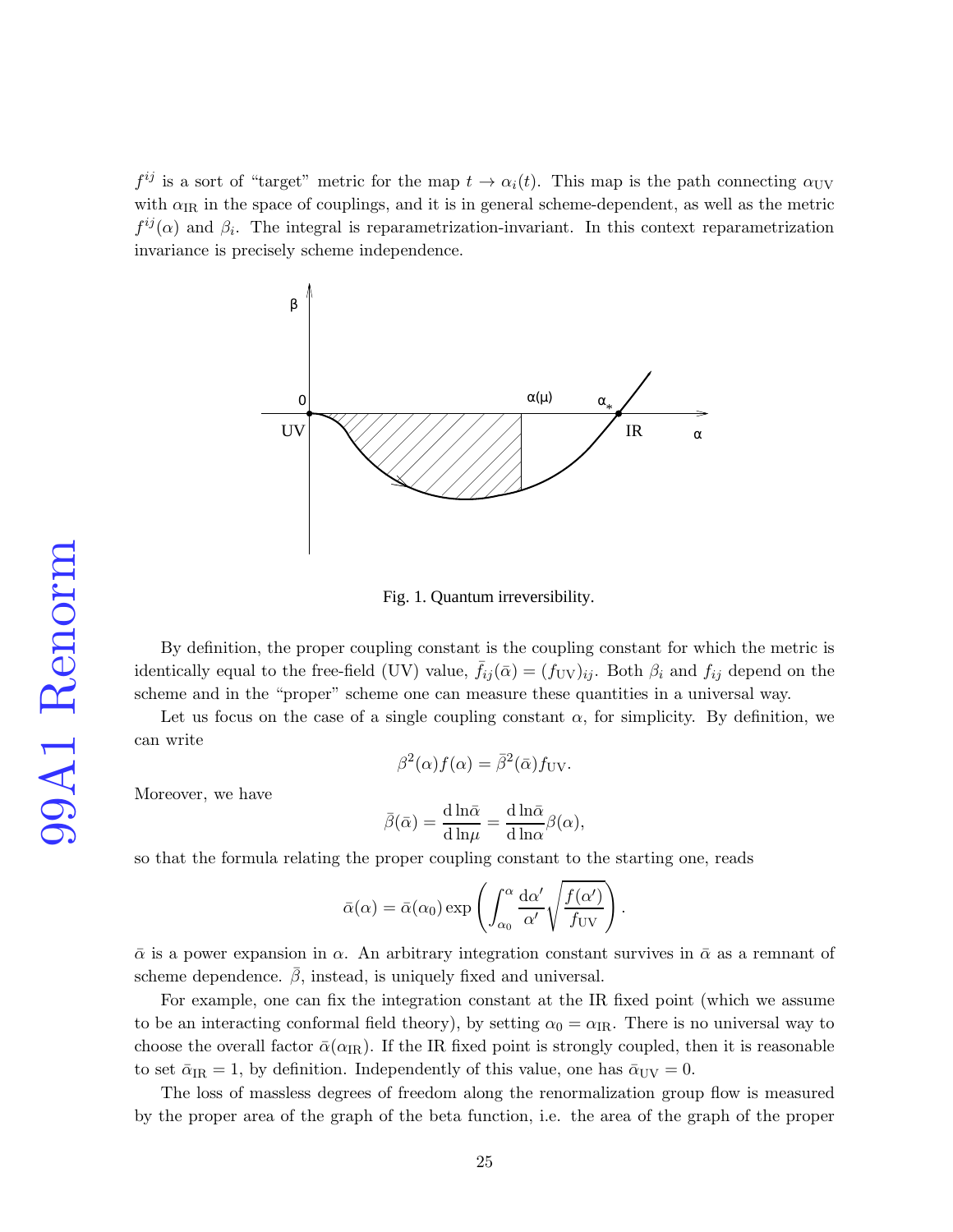beta function,

$$
a_{\rm UV} - a_{\rm IR} = -f_{\rm UV} \int_{\ln \bar{\alpha}_{\rm UV}}^{\ln \bar{\alpha}_{\rm IR}} d\ln \bar{\alpha} \ \bar{\beta}(\bar{\alpha}).
$$

To the lowest order in perturbation theory we have  $\bar{\alpha} = \text{const.} \alpha + \mathcal{O}(\alpha^2)$ . If we define, instead,  $\bar{\alpha}$  as the coupling for which the metric is exactly unity thgoughout the RG flow, so that  $\beta^2(\alpha) f(\alpha) = \bar{\beta}^2(\bar{\alpha})$ , we have  $f(\alpha)/f_{\rm UV} \to f(\alpha)$  in the formulas above and the transformation is no longer analytical, since around the free fixed point we have  $\bar{\alpha}(\alpha) = \text{const.} \alpha^{\sqrt{f_{UV}}}$ . For example, in QCD ln  $\bar{\alpha} = \sqrt{45(N_c^2 - 1)} \ln \alpha + \text{const.}$ 

We finally remark that the definition of proper coupling constant is valid in any dimensions, even or odd, and in particular in three dimensions. In odd dimensions, the integral [\(3.28\)](#page-14-0) is still a well-defined and interesting physical quantity (it could be considered, by extension, the effect of quantum irreversibility in odd dimensions), but there is no clear definition of a at criticality.

## 4 Conclusions

Several apparently unrelated facts suggest that the  $a'$ -ambiguity can be consistently removed by identifying  $a'$  with  $a$ . We have analysed various arguments related with unitarity, renormalization and positivity of the induced actions. In particular the statement of positive definiteness of the Riegert action throughout the RG flow is equivalent to the a-theorem.

The emerging picture clarifies several long-standing issues at the same time, among which we recall the ambiguity of the term  $\Box R$ , the positivity of a, the decreasing behaviour of a along the renormalization group flow, the meaning of the Riegert action, the Casimir effect, the conceptual differences between two and four dimensional quantum field theory.

The equality of the total flows of  $a$  and  $a'$  gives an explicit formula quantifying the effect of quantum irreversibility as the invariant (i.e. scheme-independent) area of the graph of the beta function between the fixed points. This formula can be checked explicitly to the fourthloop order in perturbation theory in all renormalizable models. There is a unity "proper" area associated with each massless degree of freedom disappearing along the renormalization group flow.

This establishes the intrinsic relationship between renormalization (the beta function), unitarity (absence of negatively normed states) and irreversibility (disappearance of massless degrees of freedom along the renormalization group flow), which we can schematically state as the implication

#### unitarity + renormalization  $\Rightarrow$  irreversibility.

The interplay between unitarity and renormalization is better appreciated by observing that in a running theory the requirement that there be no negatively normed states naturally decomposes in two separate conditions: the requirement that there be no negatively normed state at some reference energy plus the requirement that no negatively normed state be generated along the renormalization group flow. This interplay turns a simple set of inequalities into the mentioned non-perturbative formula for the a-flow.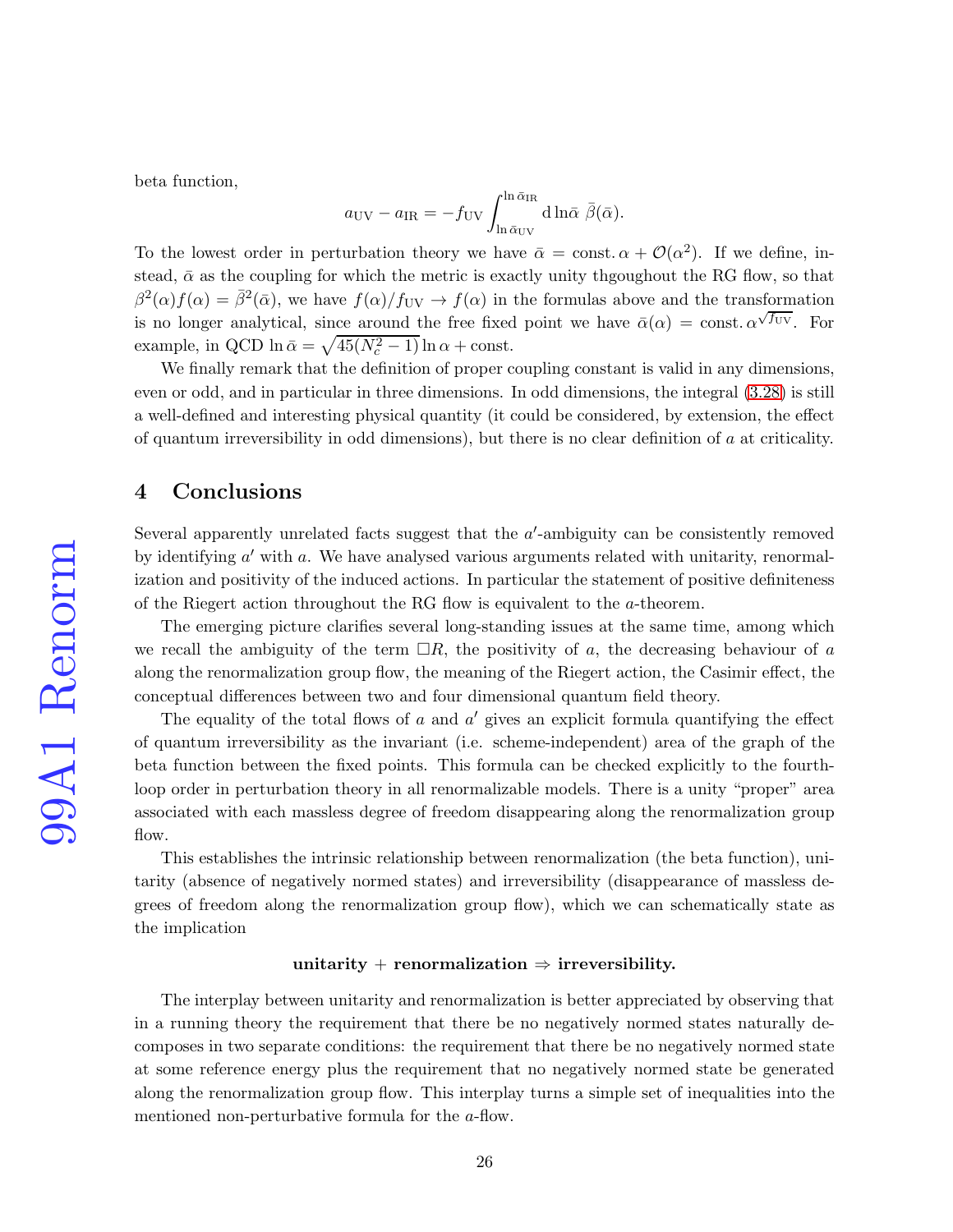A by-product of our formula is an alternative, direct proof of the property [\[6\]](#page-26-5) that a is invariant with respect to marginal deformations: no massless degrees of freedom can disappear along a trajectory with  $\beta \equiv 0$ . Given that also c is invariant with respect to marginal deformations  $[6]$ , a formula for the non-perturbative flow of c, resembling  $(3.28)$ , should exist.

A further, non-trivial, implication is that along a non-trivial RG flow the quantity a strictly decreases. Therefore two conformal field theories with the same a-values cannot be the critical points of an RG flow. This fact was conjectured in [\[43\]](#page-29-7).

We have also traced the basic lines of an approach to the removal of divergences in quantum field theory, according to which regularization and renormalization are viewed as the violation and restoration of unitarity, respectively. Negatively normed states are introduced to regularize and then consistently removed to renormalize. In stressing the role of local terms and running parameters in this context, as well as the issues related with positive-definiteness of the induced effective actions, in particular induced effective actions for external sources, this approach seems to be more powerful than the usual one [\[21\]](#page-27-13) and deserves further study per se.

Acknowledgements. I would like to thank A. Davydychev, P. Menotti, O. Tarasov and F. Strocchi for correspondence, C. Angelantonj, I. Antoniadis, J. Füchs, L. Girardello, G. Grunberg, G. Mussardo, M. Porrati, R. Iengo and A. Zaffaroni for discussions, and the Centre de Physique Théorique de l'Ecole Polytechnique, Palaiseau, for hospitality during the first stage of this work.

# <span id="page-26-0"></span>References

- [1] S.L. Adler, Axial vector vertex in spinor electrodynamics, Phys. Rev. 177 (1969) 2426.
	- S.L. Adler and W.A. Bardeen, Absence of higher order corrections in the anomalous axial vector divergence, Phys. Rev. 182 (1969) 1517.
- <span id="page-26-2"></span><span id="page-26-1"></span>[2] G. 't Hooft, in Recent developments in gauge theories, eds. G. 't Hooft et al. (Plenum Press, New York, 1980).
- <span id="page-26-3"></span>[3] O. Nachtmann, Positivity constraints for anomalous dimensions, Nucl. Phys. B 63 (1973) 237.
- <span id="page-26-4"></span>[4] D. Anselmi, The N=4 quantum conformal algebra, Nucl. Phys. B 541 (1999) 369 and hep-th/9809192.
- <span id="page-26-5"></span>[5] D. Anselmi, Quantum conformal algebras and closed conformal field theory, hepth/9811149.
- [6] D. Anselmi, D.Z. Freedman, M.T. Grisaru and A.A. Johansen, Non-Perturbative formulas for central functions in supersymmetric theories, Nucl. Phys. B526 (1998) 543 and hepth/9708042.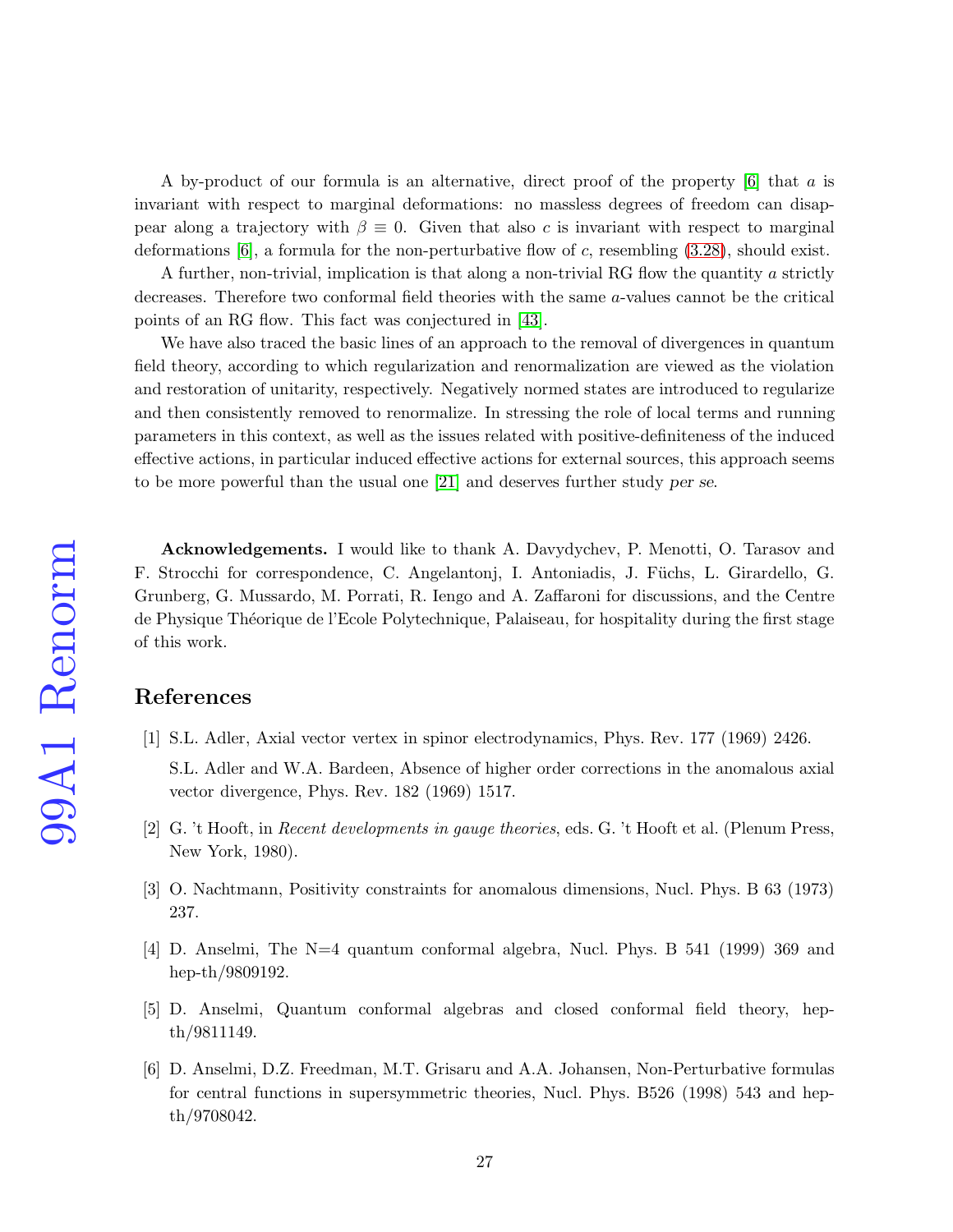- <span id="page-27-1"></span><span id="page-27-0"></span>[7] D. Anselmi, J. Erlich, D.Z. Freedman and A.A. Johansen, Positivity constraints on anomalies in supersymmetric gauge theories, Phys. Rev. D57 (1998) 7570 and hep-th/9711035.
- <span id="page-27-2"></span>[8] A.B. Zamolodchikov, "Irreversibility" of the Flux of the Renormalization Group in a 2D Field Theory, JETP Lett. 43 (1986) 730.
- <span id="page-27-3"></span>[9] J.L. Cardy, Is there a c-theorem in four dimensions? Phys. Lett. B 215 (1988) 749.
- <span id="page-27-4"></span>[10] S.J. Hathrell, Trace anomalies and QED in curved space, Ann. Phys. (NY) 142 (1982) 34.
- <span id="page-27-5"></span>[11] S.J. Hathrell, Trace anomalies and  $\lambda \phi^4$  theory in curved space, Ann. Phys. (N.Y.) 139 (1982) 136.
- <span id="page-27-6"></span>[12] D. Anselmi, Central functions and their physical implications, JHEP 05 (1998) 005.
- <span id="page-27-7"></span>[13] F. Bastianelli, Tests for C theorems in 4-D, Phys. Lett. B 369 (1996) 249 and hepth/9511065.
- [14] M. Duff, Observations on conformal anomalies, Nucl. Phys. B 125 (1977) 334. N.D. Birrel and P.C.W. Davies, Quantum fields in curved space (Cambridge University Press, Cambridge, 1982), pag. 180.
- <span id="page-27-9"></span><span id="page-27-8"></span>[15] R.J. Riegert, A non-local action for the trace anomaly, Phys. Lett. B 134 (1984) 56.
- <span id="page-27-10"></span>[16] S.L. Adler, J.C. Collins and A. Duncan, Energy-momentum-tensor trace anomaly in spin 1/2 electrodynamics, Phys. Rev. D15 (1977) 1712.
- <span id="page-27-11"></span>[17] N.K. Nielsen, The energy momentum tensor in a nonabelian quark gluon theory, Nucl. Phys. B 120 (1977) 212.
- <span id="page-27-14"></span>[18] J.C. Collins, A. Duncan and S.D. Joglekar, Trace and dilatation anomalies in gauge theories, Phys. Rev. D 16 (1977) 438.
- <span id="page-27-12"></span>[19] S. Coleman and R. Jackiw, Why dilatation does not generate dilatations, Ann. Phys. (NY) 67 (1971) 552.
- <span id="page-27-13"></span>[20] D. Anselmi, M.T. Grisaru and A.A. Johansen, A critical behaviour of anomalous currents, electric-magnetic universality and CFT4, Nucl. Phys. B 491 (1997) 221 and hepth/9601023.
- [21] K. Osterwalder and R. Shrader, Axioms for Euclidean Green functions. 1, Commun. Math. Phys. 31 (1973) 83.

K. Osterwalder and R. Shrader, Axioms for Euclidean Green functions. 2, Commun. Math. Phys. 42 (1975) 281.

R.F. Streater and A.S. Wightman, PCT, spin and statistics, and all that, New York Benjamin, 1964.

F. Strocchi, Selected topics on the general properties of quantum field theory, (World Scientific, Singapore, 1993).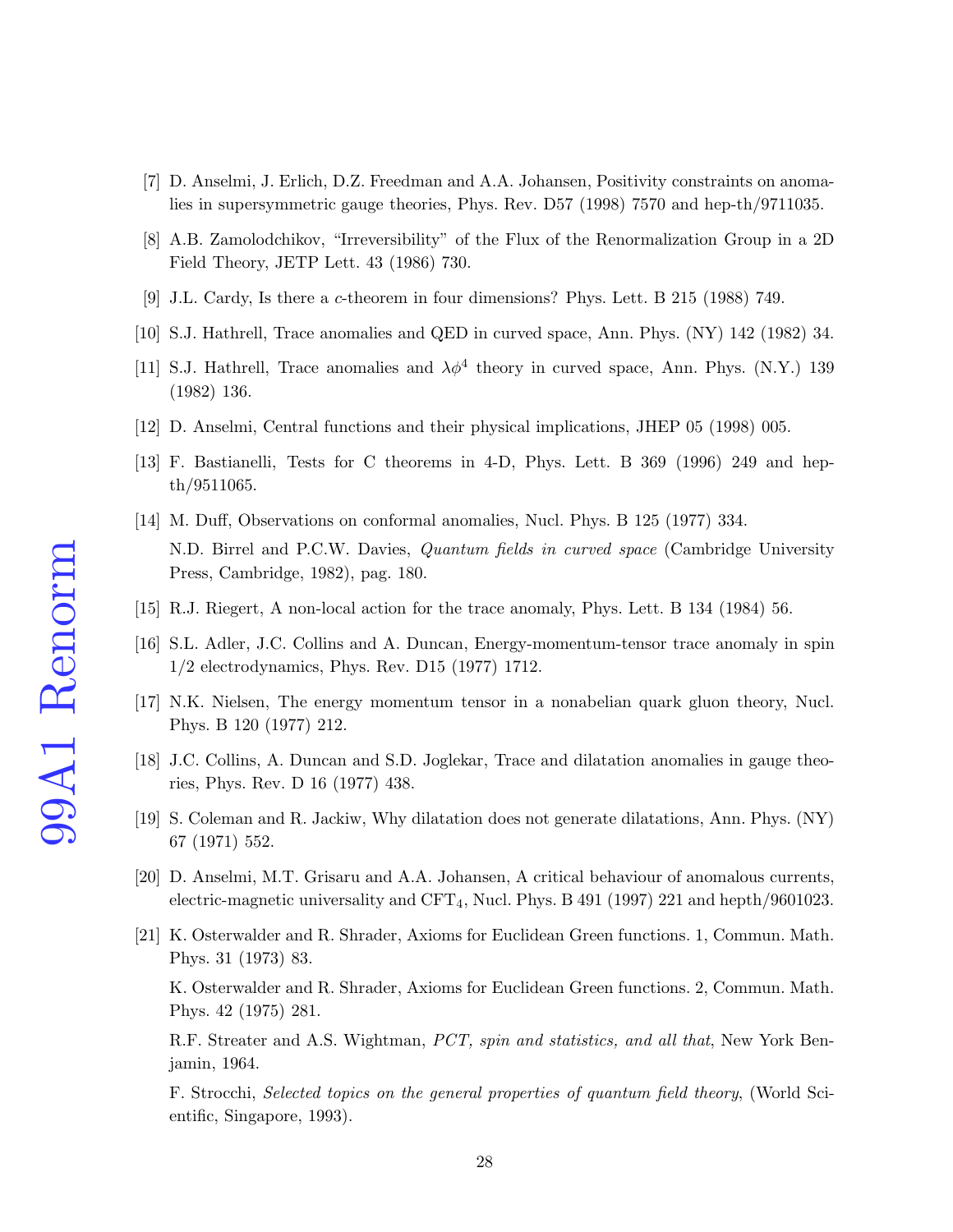- <span id="page-28-1"></span><span id="page-28-0"></span>[22] S.L. Adler, Einstein gravity as a symmetry-breaking effect in quantum field theory, Rev. Mod. Phys. 54 (1982) 729.
- <span id="page-28-2"></span>[23] A. Zee, A theory of gravity based on the Weyl-Eddington action, Phys. Lett. B 109 (1982) 183.
- <span id="page-28-3"></span>[24] S. Forte and I. Latorre, A proof of the irreversibility of renormalization group flows in four dimensions, Nucl. Phys. B 535 (1998) 709 and hep-th/9805015.
- <span id="page-28-4"></span>[25] A general discussion on evanescent operators can be found in J. Collins, Renormalization (Cambridge University Press, Cambridge, 1984).
- <span id="page-28-5"></span>[26] J. Zinn-Justin, Quantum field theory and critical phenomena, Oxford Science Publications, 1993.
- <span id="page-28-6"></span>[27] A.M. Polyakov, Quantum gravity in two dimensions, Mod. Phys. Lett. A2 (1987) 893.
- [28] E.S. Fradkin and A.A. Tseytlin, Conformal anomaly in Weyl theory and anomaly free superconformal theory, Phys. Lett. B 134 (1984) 187.
- <span id="page-28-7"></span>[29] I.L. Buchbinder, S.D. Odintsov and I.L. Shapiro, Nonsingular cosmological model with torsion induced by vacuum quantum effects, Phys. Lett. B 162 (1985) 92.
- <span id="page-28-8"></span>[30] A. Cappelli and A. Coste, On the stress tensor of conformal field theories in higher dimensions, Nucl. Phys. B 314 (1989) 707.
- <span id="page-28-9"></span>[31] I. Antoniadis and E. Mottola, 4-D quantum gravity in the conformal sector, Phys. Rev. D45 (1992) 2013.
- [32] I. Antoniadis, P.O. Mazur and E. Mottola, Conformal symmetry and central charges in four dimensions, Nucl. Phys. B 388 (1992) 627 and hep-th/9205015. I. Antoniadis, P.O. Mazur and E. Mottola, Scaling behaviour of the conformal factor, Phys.

Lett. B 323 (1994) 284, hep-th/9301002.

<span id="page-28-10"></span>[33] S.D. Odintsov, Curved space-time formulation of the conformal sector for 4-D quantum gravity, Z. Phys. C 54 (1992) 531,

A. O. Barvinsky, A. G. Mirzabekian and V. V. Zhytnikov, Conformal decomposition of the effective action and covariant curvature expansion, Talk given at 6th Quantum Gravity Seminar, Moscow, June 1995, gr-qc/9510037.

- <span id="page-28-12"></span><span id="page-28-11"></span>[34] L.S. Brown and J.C. Collins, Dimensional renormalization of scalar field theory in curved spacetime, Ann. Phys. (NY) 130 (1980) 215.
- [35] M.D. Freeman, Renormalization of non-abelian gauge theories in curved space-time, Ann. Phys. (NY) 153 (1984) 339.